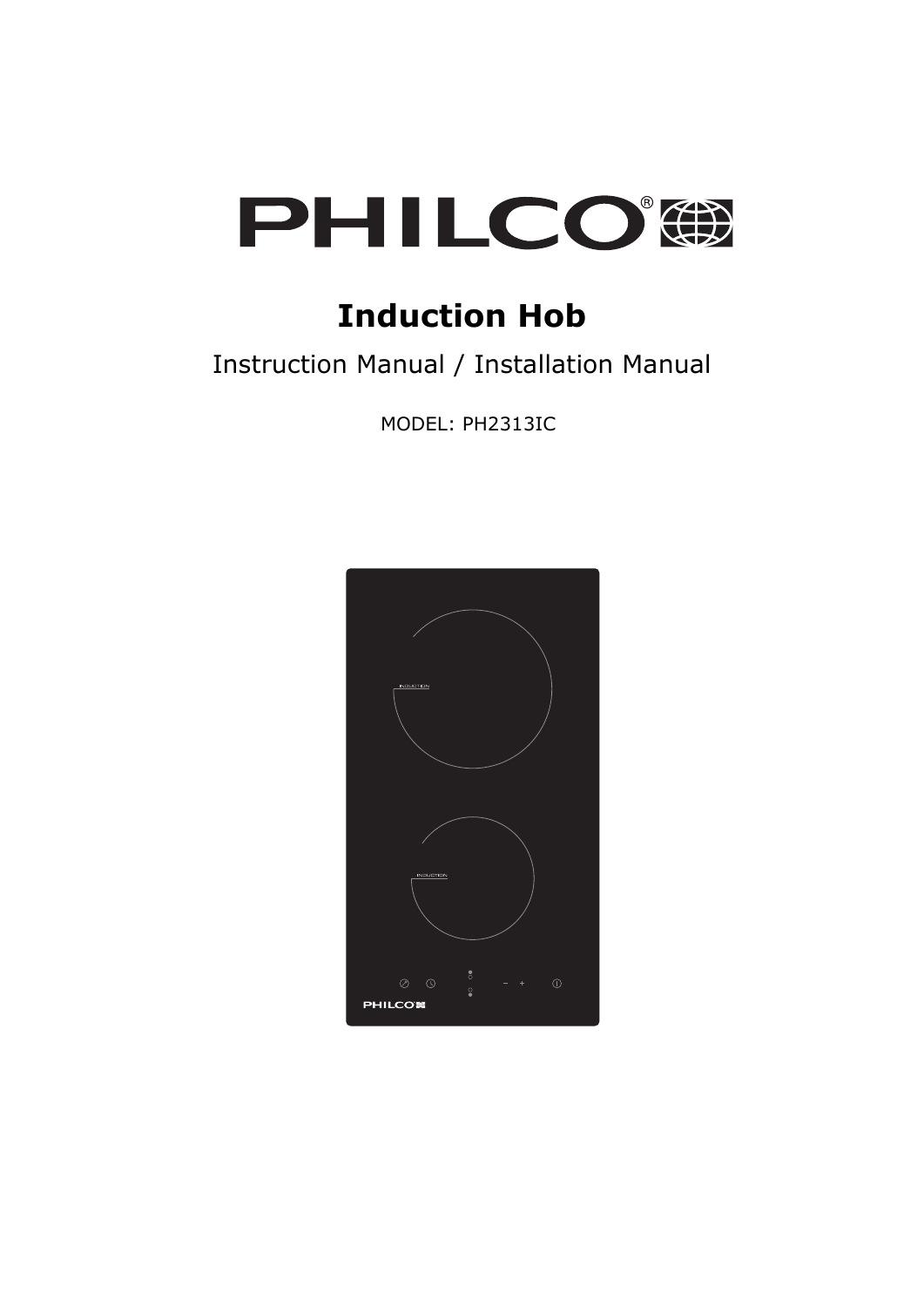# **Content**

|    | 1.1 |       |
|----|-----|-------|
|    | 1.2 |       |
|    |     | 1.2.1 |
|    |     | 1.2.2 |
|    |     | 1.2.3 |
|    | 1.3 |       |
|    |     | 1.3.1 |
|    |     | 1.3.2 |
|    |     | 1.3.3 |
|    |     | 1.3.4 |
|    |     | 1.3.5 |
| 2. |     |       |
|    | 2.1 |       |
|    | 2.2 |       |
|    | 2.3 |       |
|    | 2.4 |       |
|    | 2.5 |       |
| 3. |     |       |
|    | 3.1 |       |
|    | 3.2 |       |
|    | 3.3 |       |
|    |     | 3.3.1 |
|    |     | 3.3.2 |
|    |     | 3.3.3 |
|    |     | 3.3.4 |
|    |     | 3.3.5 |
| 4. |     |       |
|    |     |       |
|    |     |       |
| 5. |     |       |
| 6. |     |       |
| 7. |     |       |
| 8. |     |       |
| 9. |     |       |
|    | 9.1 |       |
|    | 9.2 |       |
|    | 9.3 |       |
|    | 9.4 |       |
|    | 9.5 |       |
|    | 9.6 |       |
|    | 9.7 |       |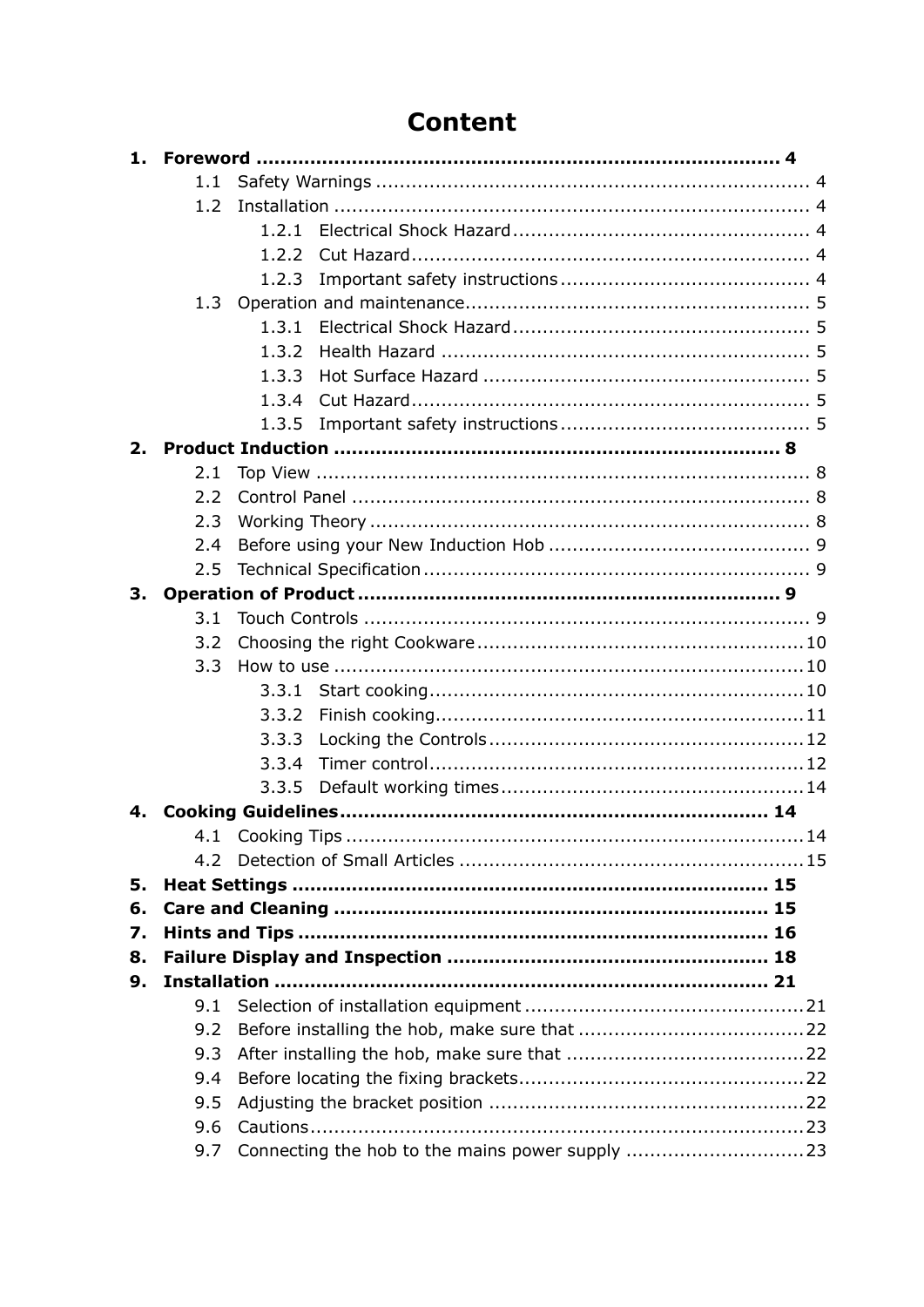### <span id="page-2-0"></span>**1. Foreword**

### <span id="page-2-1"></span>**1.1 Safety Warnings**

Your safety is important to us. Please read this information before using your induction hob.

# <span id="page-2-2"></span>**1.2 Installation**

#### <span id="page-2-3"></span>**1.2.1 Electrical Shock Hazard**

- Disconnect the appliance from the main electricity supply before carrying out any work or maintenance on it.
- Connection to a good earth wiring system is essential and mandatory.
- Alterations to the domestic wiring system must only be made by a qualified electrician.
- Failure to follow this advice may result in electrical shock or death.

#### <span id="page-2-4"></span>**1.2.2 Cut Hazard**

- Take care panel edges are sharp.
- Failure to take caution could result in injury or cuts.

#### <span id="page-2-5"></span>**1.2.3 Important safety instructions**

- Read these instructions carefully before installing or using this appliance.
- No combustible material or products should be placed on this appliance at any time.
- Please make this information available to the person responsible for installing the appliance as it could reduce your installation costs.
- In order to avoid a hazard, this appliance must be installed according to these instructions for installation.
- This appliance is to be properly installed and earthed only by a qualified person or technician.
- This appliance should be connected to a circuit which incorporates an independent switch providing full disconnection from the power supply.
- Failure to install the appliance correctly could invalidate any warranty or liability claims.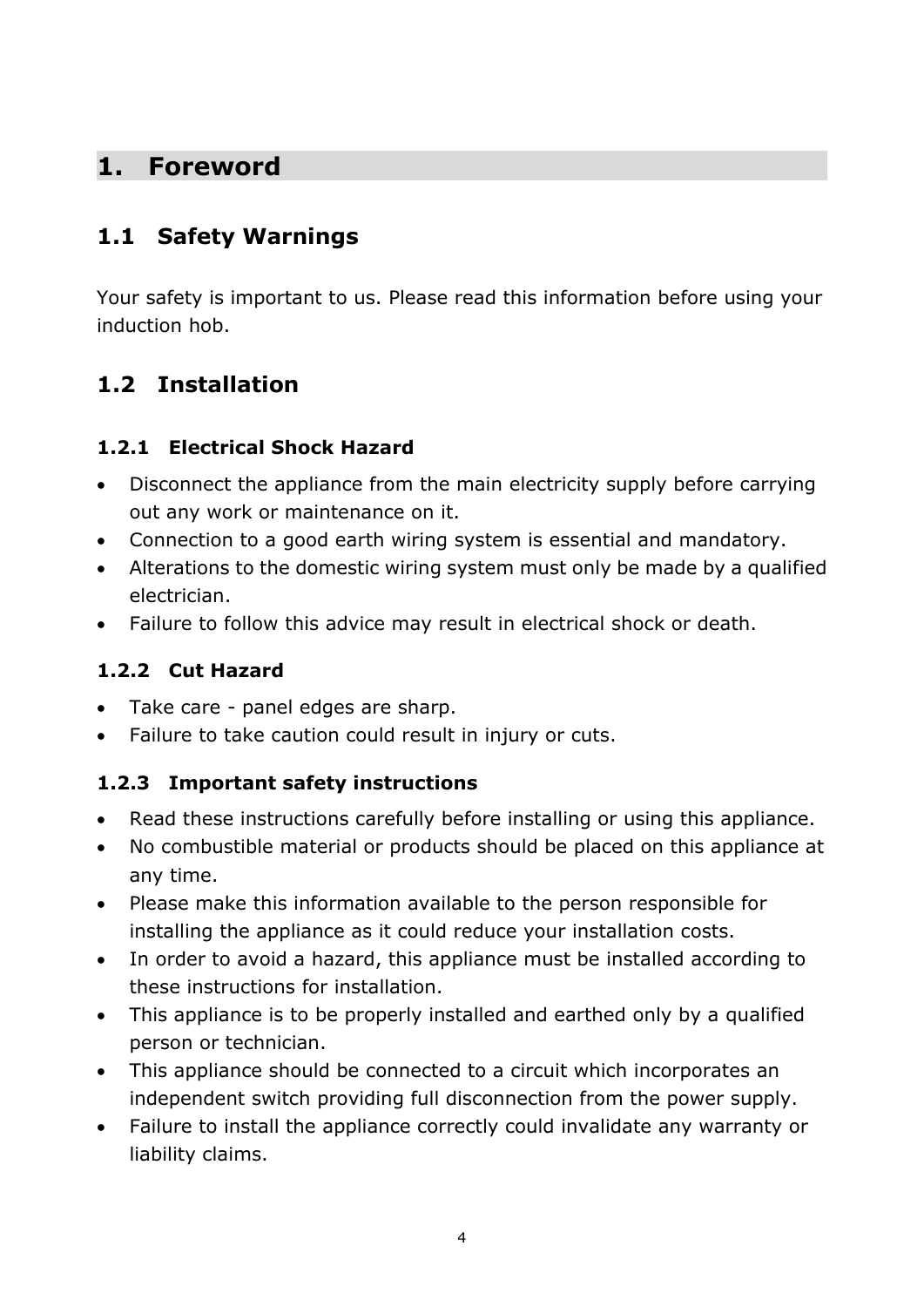# <span id="page-3-0"></span>**1.3 Operation and maintenance**

### <span id="page-3-1"></span>**1.3.1 Electrical Shock Hazard**

- Do not cook on a broken or cracked cooktop. If the cooktop surface should break or crack, switch the appliance off immediately at the main power supply (wall switch) and contact a qualified technician or call customer service.
- Switch the cooktop off at the wall before cleaning or maintenance.
- Failure to follow this advice may result in electrical shock or death.

#### <span id="page-3-2"></span>**1.3.2 Health Hazard**

- This appliance complies with electromagnetic safety standards.
- However, persons with cardiac pacemakers or other electrical implants (such as insulin pumps) must consult with their doctor or implant manufacturer before using this appliance to make sure that their implants will not be affected by the electromagnetic field.
- Failure to follow this advice may result in death.

### <span id="page-3-3"></span>**1.3.3 Hot Surface Hazard**

- During use, accessible parts of this appliance will become hot enough to cause burns.
- Do not let your body, clothing or any item other than suitable cookware contact the Induction glass until the surface is cool.
- Metallic objects such as knives, forks, spoons and lids should not be placed on the hob surface since they can get hot.
- Keep children away.
- Handles of saucepans may be hot to touch. Check saucepan handles do not overhang other cooking zones that are on. Keep handles out of reach of children.
- Failure to follow this advice could result in burns and scalds.

### <span id="page-3-4"></span>**1.3.4 Cut Hazard**

- Pay attention when using the sharp utensils in cleaning the glass of the induction, such as cooktop scraper; fish slicer; razor blade, etc. Use with extreme care and always store safely and out of reach of children.
- Failure to take caution could result in injury or cuts.

### <span id="page-3-5"></span>**1.3.5 Important safety instructions**

• Never leave the appliance unattended when in use. Over boiling may cause smoking and greasy spillovers that may ignite.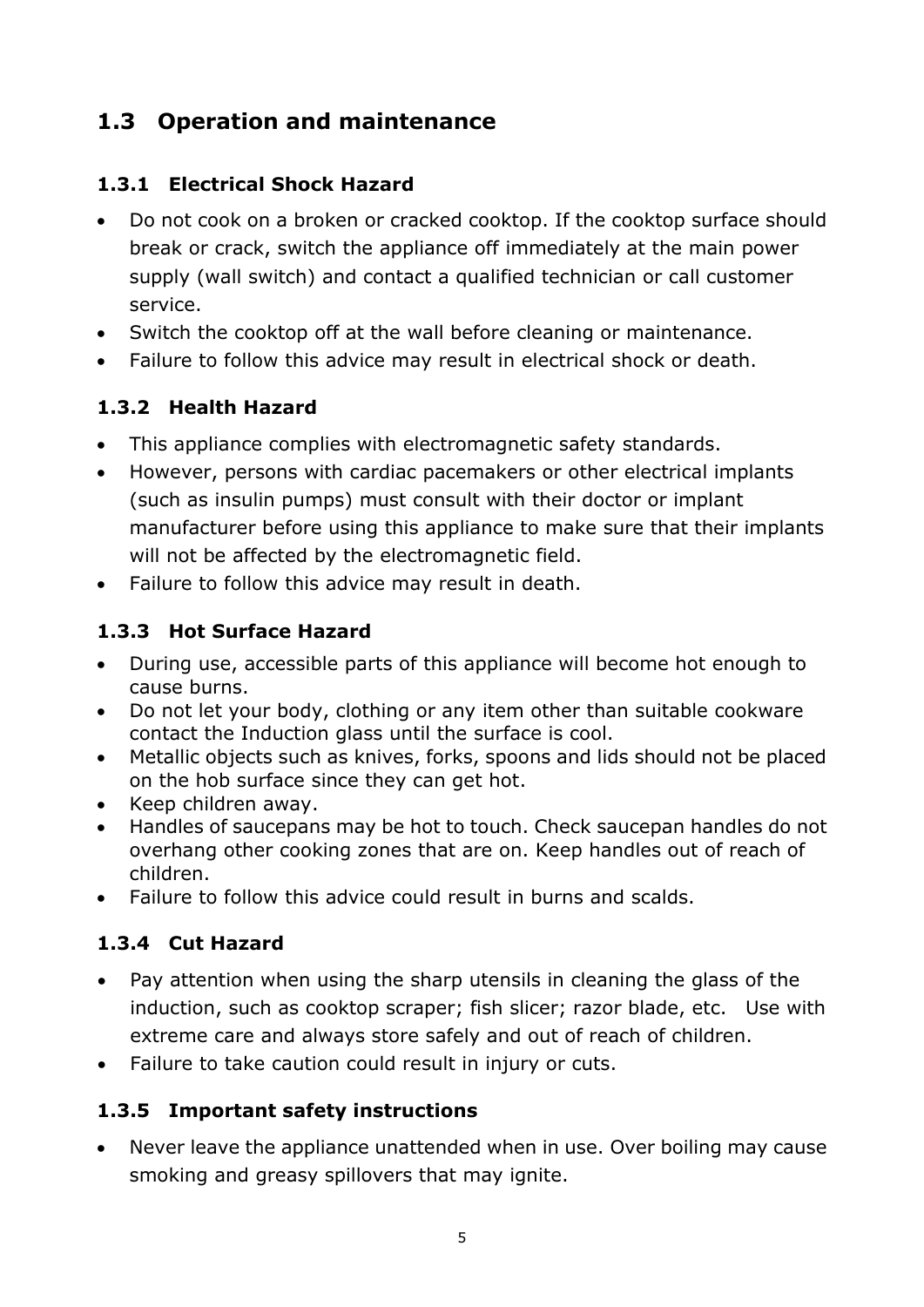- Never use your appliance as a work or storage surface.
- Never leave any objects or utensils on the appliance.
- Do not place or leave any magnetisable objects (e.g. credit cards, memory cards) or electronic devices (e.g. computers, MP3 players) near the appliance, as they may be affected by its electromagnetic field.
- Never use your appliance for warming or heating the room.
- After use, always turn off the cooking zones and the cooktop as described in this manual (i.e. by using the touch controls). Do not rely on the pan detection feature to turn off the cooking zones when you remove the pans.
- Do not allow children to play with the appliance or sit, stand, or climb on it.
- Do not store items of interest to children in cabinets above the appliance. Children climbing on the cooktop could be seriously injured.
- Do not leave children alone or unattended in the area where the appliance is in use.
- Children or persons with a disability which limits their ability to use the appliance should be supervised by a responsible and competent person when using this appliance. The instructor should be satisfied that they can use the appliance without danger to themselves or the surroundings.
- Do not repair or replace any part of the appliance unless specifically recommended in the manual. All other servicing should be done by a qualified technician.
- Do not use a steam cleaner to clean your cooktop.
- Do not place or drop heavy objects on your cooktop.
- Do not stand on your cooktop.
- Do not use any cookware with jagged edges or dragging across the Induction glass surface as this can scratch the glass.
- Do not use abrasive sponges and aggressive cleaning products to clean your cooktop, as these can scratch the Induction glass.
- If the supply cord is damaged, it must be replaced by the manufacturer and its appointed service agent in order to avoid any hazard.
- This appliance is intended to be used in household and similar applications such as: -staff kitchen areas in shops, offices and other working environments; -farm houses; -by clients in hotels, motels and other residential type environments; -bed and breakfast type environments.
- WARNING: The appliance and its accessible parts will become hot during use.
- Care should be taken to avoid touching heating elements.
- Children less than 8 years of age shall be kept away unless continuously supervised.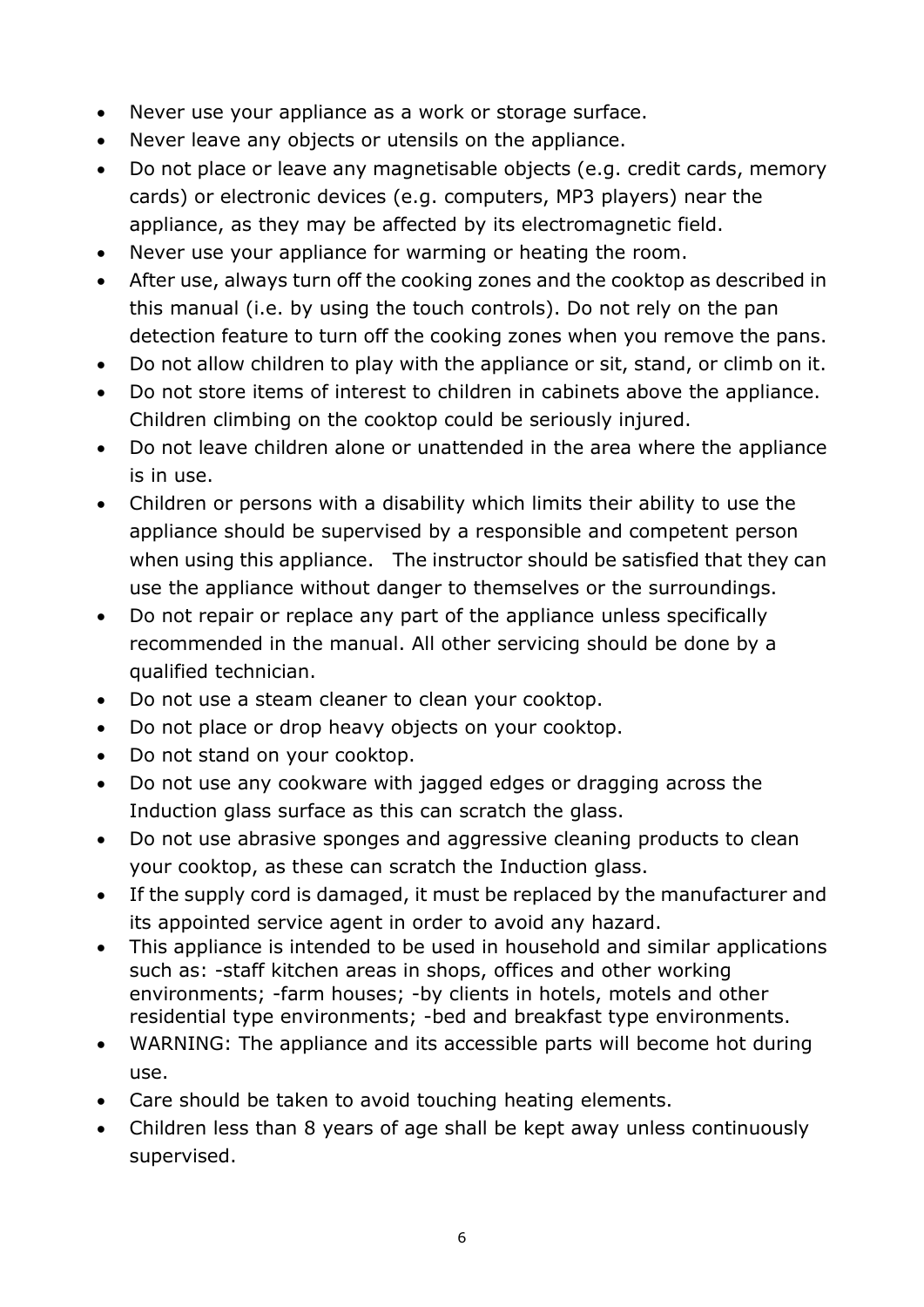- This appliance can be used by children aged from 8 years or above and persons with reduced physical, sensory or mental capabilities or lack of experience and knowledge if they have been given supervision or instruction concerning use of the appliance in a safe way and understand the hazards involved.
- Children shall not play with the appliance. Cleaning and user maintenance shall not be made by children without supervision*.*
- WARNING: Unattended cooking on a hob with fat or oil can be dangerous and may result in fire. NEVER try to extinguish a fire with water, but switch off the appliance and then cover flame e.g. with a lid or a fire blanket.
- WARNING: Danger of fire: do not store items on the cooking surfaces.
- Warning: If the surface is cracked, switch off the appliance to avoid the possibility of electric shock, for hob surfaces of glass-ceramic or similar material which protect live parts
- A steam cleaner is not to be used.
- The appliance is not intended to be operated by means of an external timer or separate remote-control system.

**Congratulations** on the purchase of your new Induction Hob.

We recommend that you spend some time to read this User Manual in order to fully understand the installation and operation of the appliance.

For installation, please read the installation section.

Read all the safety instructions carefully before use and keep this User Manual for future reference.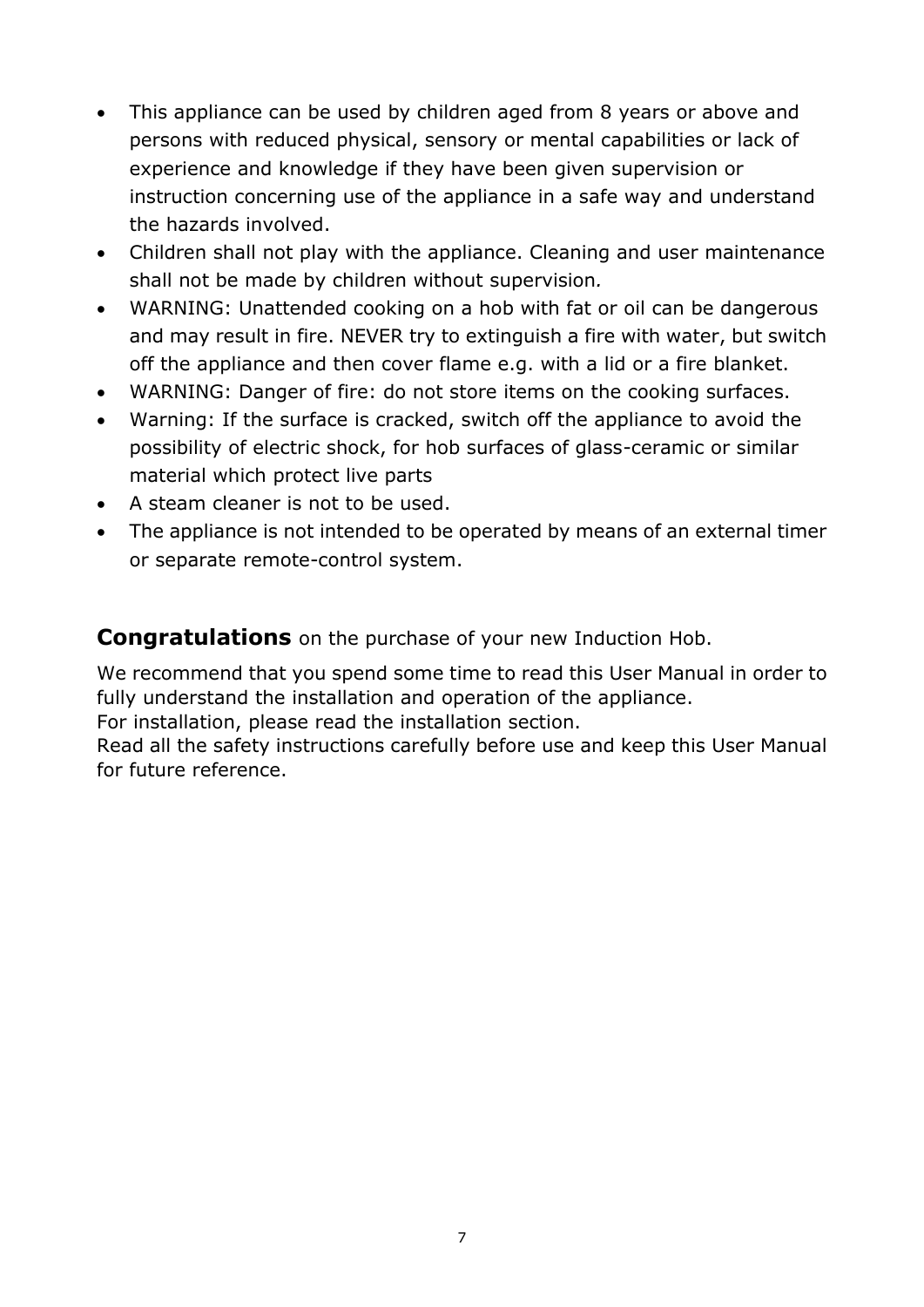## <span id="page-6-0"></span>**2. Product Introduction**

#### <span id="page-6-1"></span>**2.1 Top View**



### <span id="page-6-2"></span>**2.2 Control Panel**



- 1. ON/OFF control
- 2. Power / Timer regulating controls
- 3. Heating zone selection controls
- 4. Timer control
- 5. Keylock control

### <span id="page-6-3"></span>**2.3 Working Theory**

Induction cooking is a safe, advanced, efficient, and economical cooking technology. It works by electromagnetic vibrations generating heat directly in the pan, rather than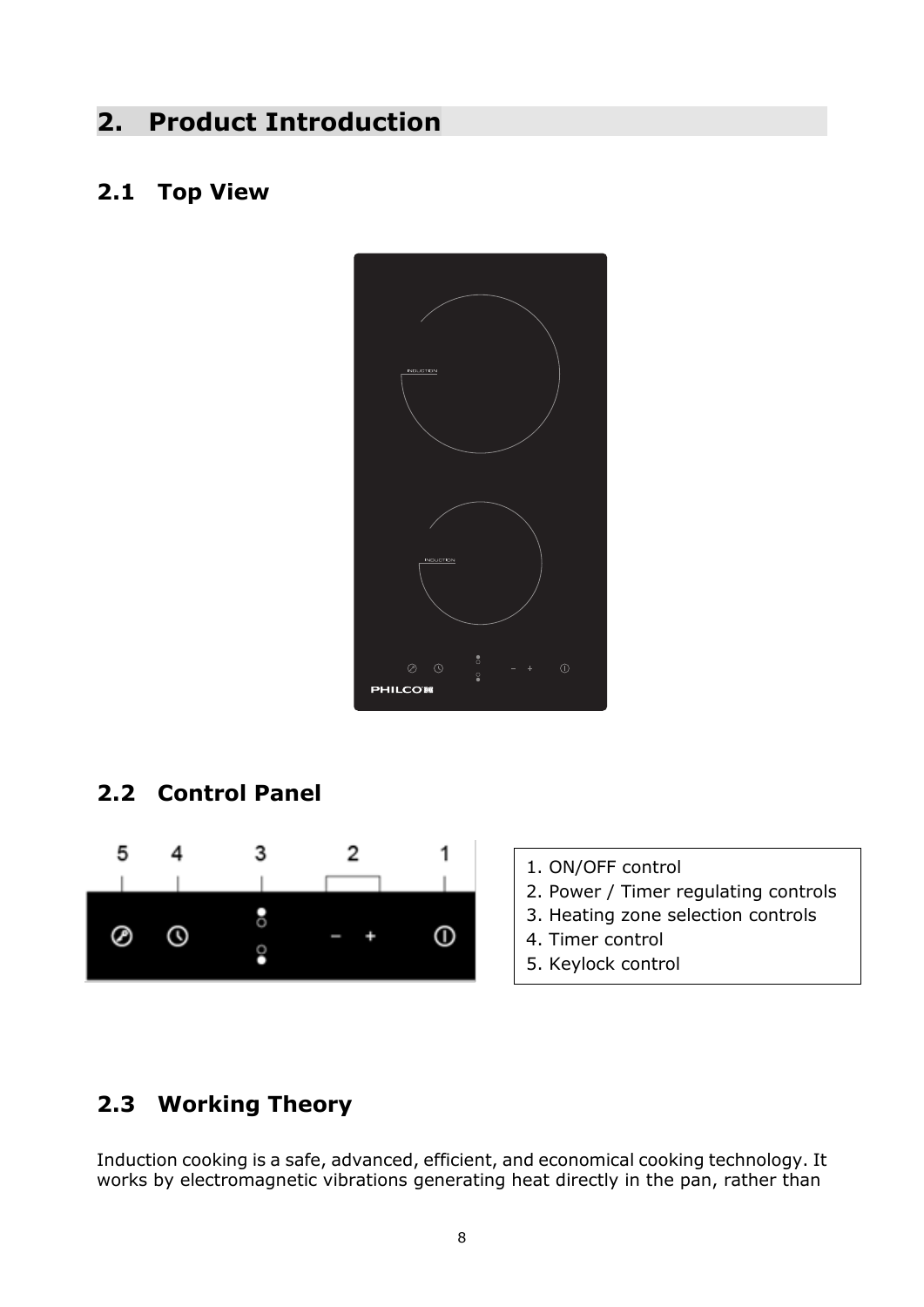indirectly through heating the glass surface. The glass becomes hot only because the pan eventually warms it up.



### <span id="page-7-0"></span>**2.4 Before using your New Induction Hob**

- Read this guide, taking special note of the 'Safety Warnings' section.
- <span id="page-7-1"></span>Remove any protective film that may still be on your Induction hob.

### **2.5 Technical Specification**

| Cooking Hob                  | <b>PH2313IC</b>      |  |
|------------------------------|----------------------|--|
| <b>Cooking Zones</b>         | 2 Zones              |  |
| Supply Voltage               | 220-240V~ 50 or 60Hz |  |
| <b>Total Rated Power</b>     | 3500W                |  |
| Product Size LxWxH(mm)       | 288X520X56           |  |
| Built-in Dimensions A×B (mm) | 268X500              |  |

# <span id="page-7-2"></span>**3. Operation of Product**

### <span id="page-7-3"></span>**3.1 Touch Controls**

- The controls respond to touch, so you don't need to apply any pressure.
- Use the ball of your finger, not its tip.
- You will hear a beep each time a touch is registered.
- Make sure the controls are always clean, dry, and that there is no object (e.g. a utensil or a cloth) covering them. Even a thin film of water may make the controls difficult to operate.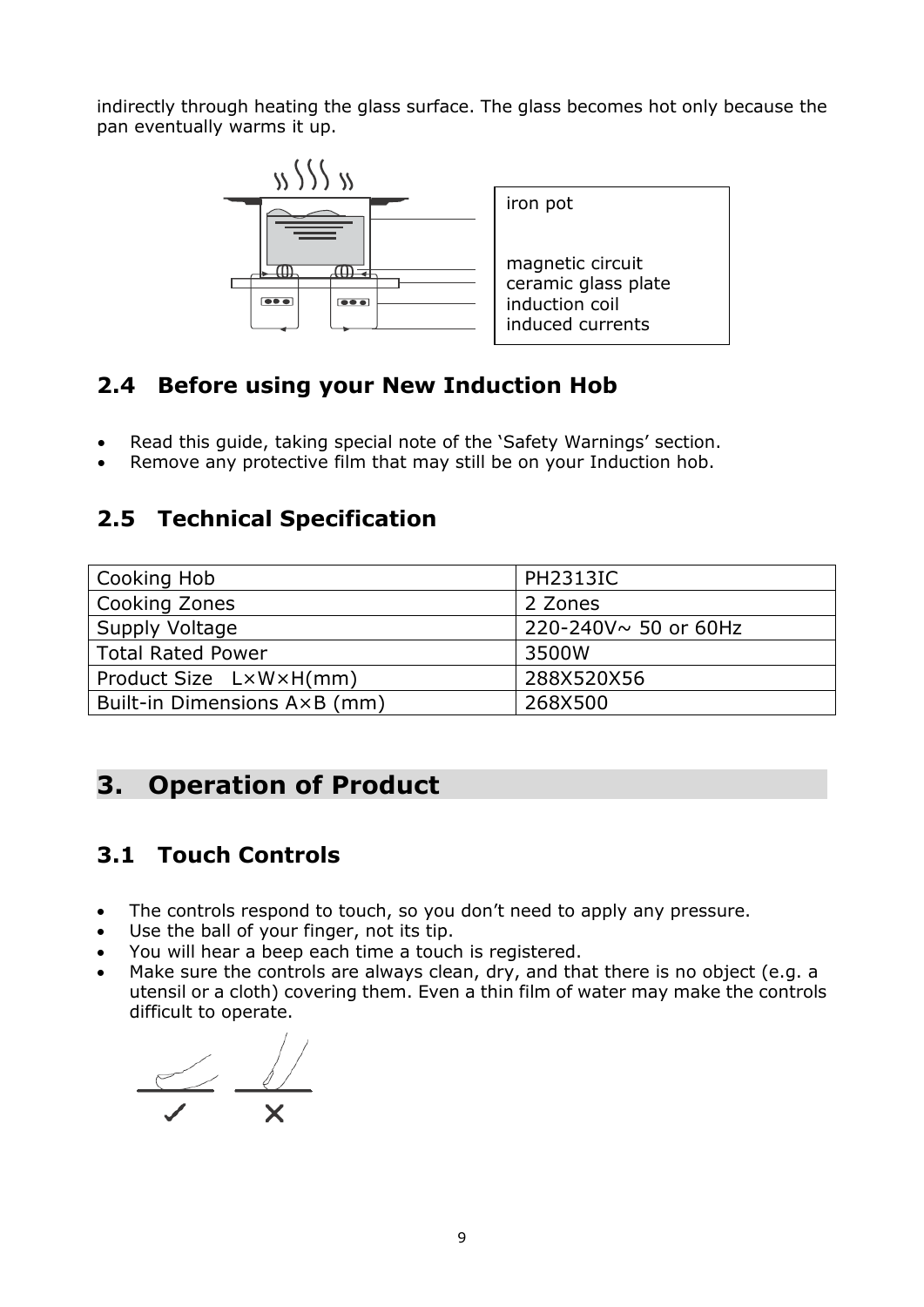### <span id="page-8-0"></span>**3.2 Choosing the right Cookware**

• Only use cookware with a base suitable for induction cooking.

Look for the induction symbol on the packaging or on the bottom of the pan.

- You can check whether your cookware is suitable by carrying out a magnet test. Move a magnet towards the base of the pan. If it is attracted, the pan is Suitable for induction.
- If you do not have a magnet:
- 1. Put some water in the pan you want to check.
- 2. If  $\frac{U}{I}$  does not flash in the display and the water is heating, the pan is suitable.

• Cookware made from the following materials is not suitable: pure stainless steel, aluminium or copper without a magnetic base, glass, wood, porcelain, ceramic, and earthenware.

Do not use cookware with jagged edges or a curved base.



Make sure that the base of your pan is smooth, sits flat against the glass, and is the same size as the cooking zone. Use pans whose diameter is as large as the graphic of the zone selected. Using a pot a slightly wider energy will be used at its maximum efficiency. If you use smaller pot efficiency could be less than expected. Pot less than 140 mm could be undetected by the hob. Always centre your pan on the cooking zone.



Always lift pans off the Induction hob – do not slide, or they may scratch the glass.



- <span id="page-8-1"></span>**3.3 How to use**
- <span id="page-8-2"></span>**3.3.1 Start cooking**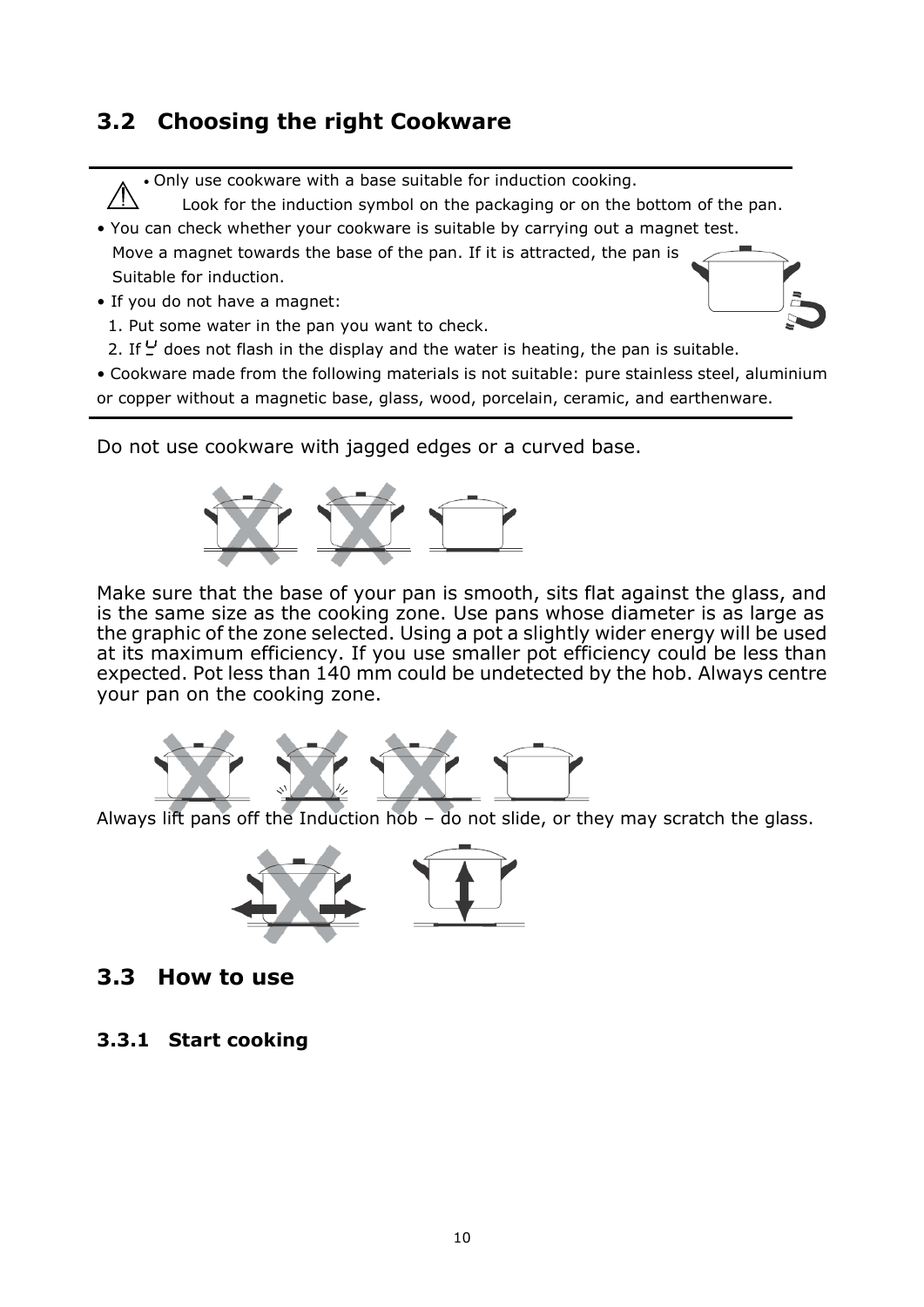| Touch the ON/OFF control for three seconds. After<br>power on, the buzzer beeps once, all displays show<br>"-" or "- -", indicating that the induction hob has<br>entered the state of standby mode.                                                                                     |  |
|------------------------------------------------------------------------------------------------------------------------------------------------------------------------------------------------------------------------------------------------------------------------------------------|--|
| Place a suitable pan on the cooking zone that<br>you wish to use.                                                                                                                                                                                                                        |  |
| Make sure the bottom of the pan and the<br>surface of the cooking zone are clean and dry.                                                                                                                                                                                                |  |
| Touching the heating zone selection<br>control, and the indicator next to the key will<br>flash                                                                                                                                                                                          |  |
| Select a heat setting by touching the "-" or "+"<br>control.<br>• If you don't choose a heat setting within 1<br>minute, the Induction hob will automatically<br>switch off. You will need to start again at step 1.<br>• You can modify the heat setting at any<br>time during cooking. |  |

#### If the display flashes  $\mathbf{S} \geq 0 \leq 1$  alternately with the heat setting

This means that:

- you have not placed any cookware on the correct cooking zone or,
- the cookware you're using is not suitable for induction cooking or,
- the cookware is too small or not properly centered on the cooking zone.

No heating takes place unless there is a suitable cookware on the cooking zone. The display will automatically turn off after 2 minutes if no suitable pan is placed on it.

#### <span id="page-9-0"></span>**3.3.2 Finish cooking**

| Touching the heating zone selection control<br>that you wish to switch off |  |
|----------------------------------------------------------------------------|--|
|----------------------------------------------------------------------------|--|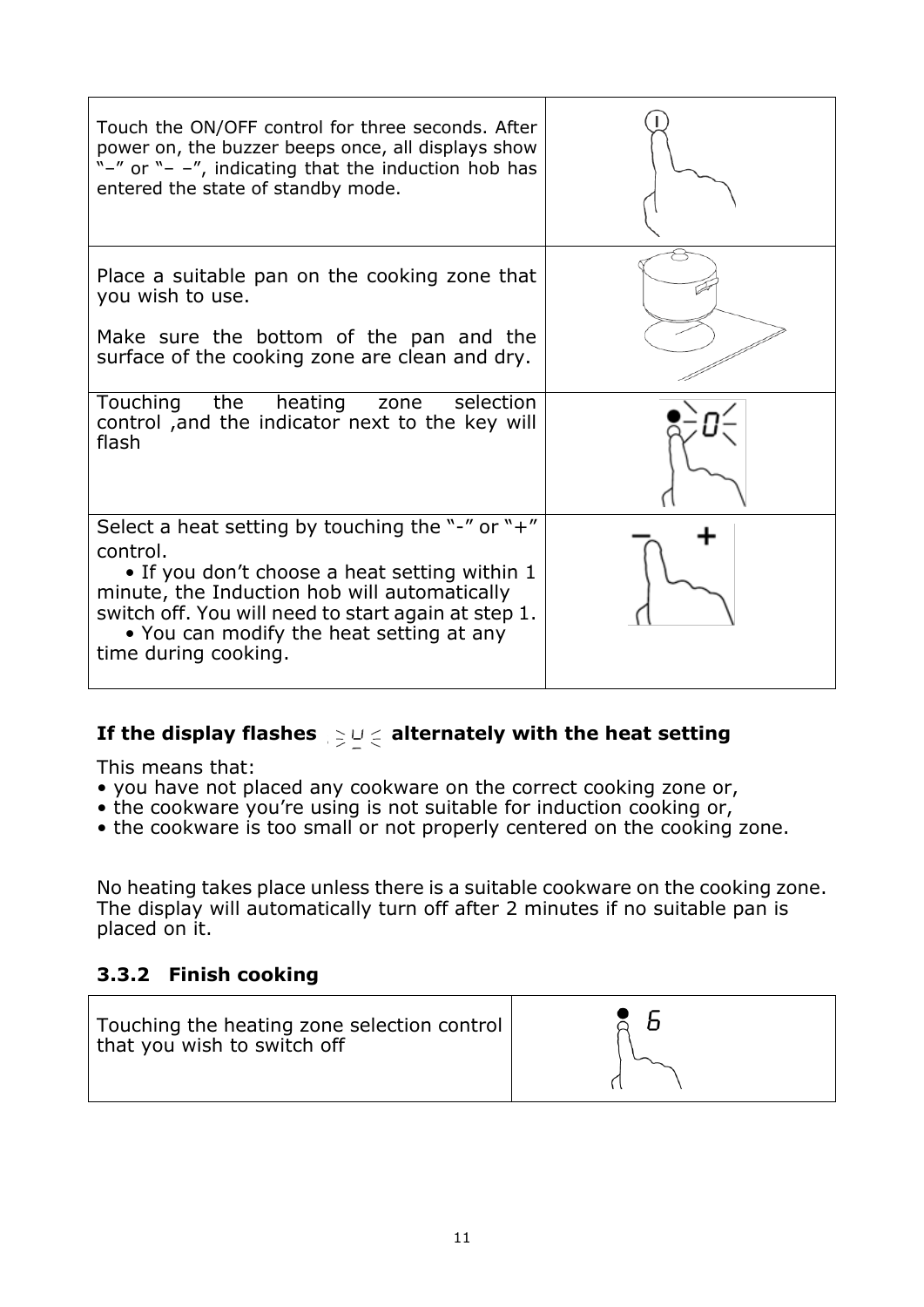| Turn the cooking zone off by scrolling down<br>to "0" or touching "-" and " $+$ " control<br>together. Make sure the display shows "0".                                                                                                                                                     | <b>OR</b> |
|---------------------------------------------------------------------------------------------------------------------------------------------------------------------------------------------------------------------------------------------------------------------------------------------|-----------|
| Turn the whole cooktop off by touching the<br>ON/OFF control.                                                                                                                                                                                                                               |           |
| Beware of hot surfaces<br>"H" will show which cooking zone is hot to<br>touch. It will disappear when the surface<br>has cooled down to a safe temperature.<br>It can also be used as an energy saving<br>function if you want to heat further pans,<br>use the hotplate that is still hot. |           |

#### <span id="page-10-0"></span>**3.3.3 Locking the Controls**

- You can lock the controls to prevent unintended use (for example children accidentally turning the cooking zones on).
- When the controls are locked, all the controls except the ON/OFF control are disabled.

| To lock the controls                                                             |  |  |  |  |
|----------------------------------------------------------------------------------|--|--|--|--|
| Touch the lock control for about 1 second   The timer indicator will show " Lo " |  |  |  |  |
| To unlock the controls                                                           |  |  |  |  |
| Touch and hold the lock control for a while about 3 second                       |  |  |  |  |

When the hob is in the lock mode, all the controls are disable except the  $\sqrt{N}$  ON/OFF (1), you can always turn the induction hob off with the ON/OFF (1) control in an emergency, but you shall unlock the hob first in the next operation.

#### **3.3.4 Timer control**

<span id="page-10-1"></span>You can use the timer in two different ways:

 You can use it as a minute minder. In this case, the timer will not turn any cooking zone off when the set time is up.

 You can set to turn one or more cooking zones off after the set time is up. The timer of maximum is 99 min.

#### **a) Using the Timer as a Minute Minder**

#### **If you are not selecting any cooking zone**

Make sure the cooktop is turned on. Note: you can use the minute minder even if you're not selecting any cooking zone.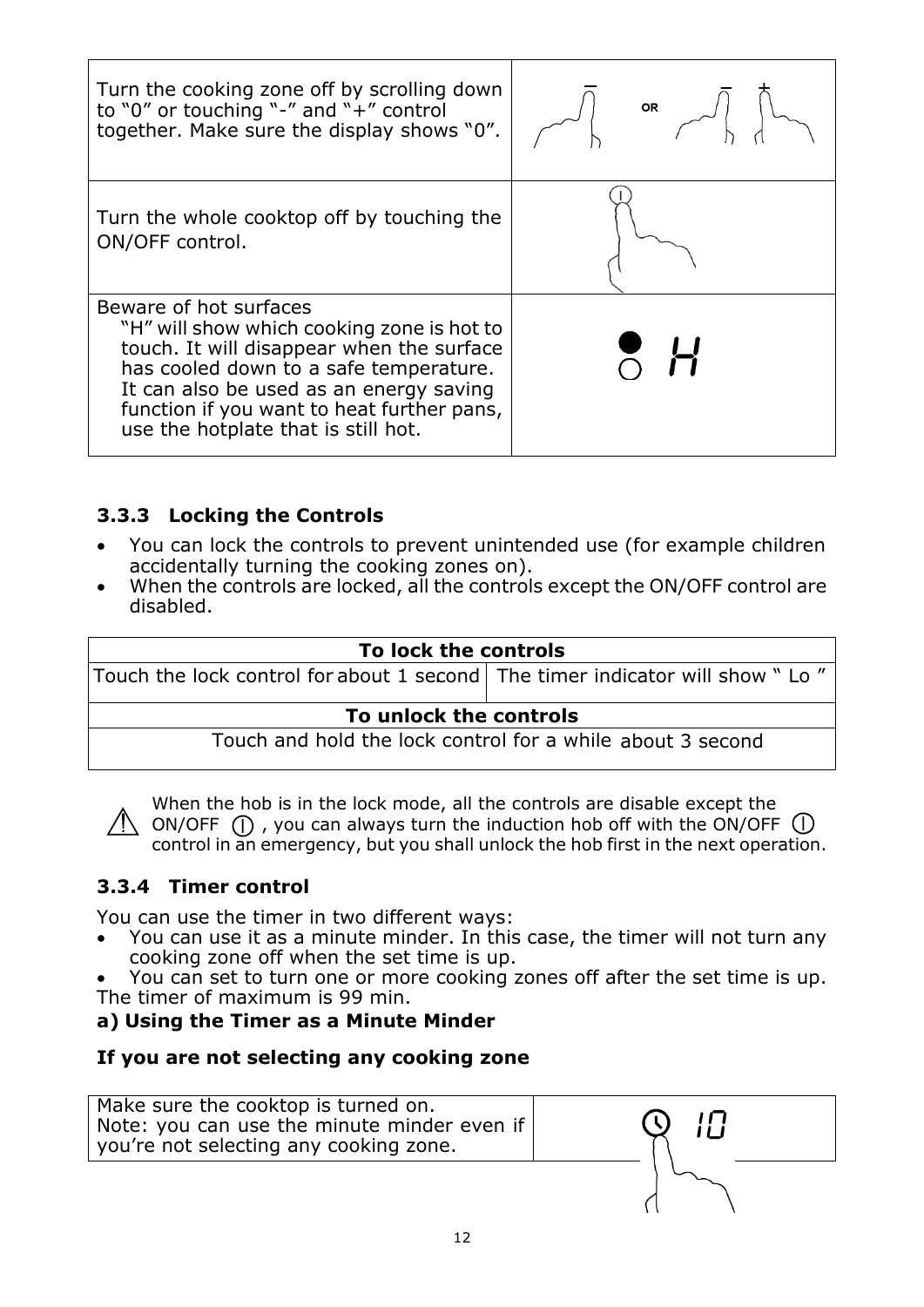| Touch the controls of the timer. The minder<br>indicator will start flashing and "10" will show<br>in the timer display.                                                                                                                                           |                                          |
|--------------------------------------------------------------------------------------------------------------------------------------------------------------------------------------------------------------------------------------------------------------------|------------------------------------------|
| Set the time by touching the "-" or "+" control<br>of the timer<br>Hint: Touch the "-" or "+" control of the timer<br>to decrease or increase by 1 minute<br>once.<br>Touch and hold the "-" or "+" control of the<br>timer to decrease or increase by 10 minutes. |                                          |
| Touching the "-" and " $+$ " together, the timer<br>is cancelled, and the "00" will show in the<br>minute display.                                                                                                                                                 | OR                                       |
| When the time is set, it will begin to count<br>down immediately. The display will show the<br>remaining time and the timer indicator will<br>flash for 5 seconds.                                                                                                 | $\bigcirc$ $\frac{1}{2}$ 7 $\frac{2}{3}$ |
| Buzzer will beep for 30 seconds and the timer<br>indicator shows "- -" when the setting time<br>finished.                                                                                                                                                          |                                          |

# **b) Setting the timer to turn one cooking zone off**

| Set one zone                                                                                                                                                                                                                                                                                                                                                                |  |  |  |  |  |
|-----------------------------------------------------------------------------------------------------------------------------------------------------------------------------------------------------------------------------------------------------------------------------------------------------------------------------------------------------------------------------|--|--|--|--|--|
| Touching the heating zone selection control that<br>you want to set the timer for.                                                                                                                                                                                                                                                                                          |  |  |  |  |  |
| Touch timer control, the minder indicator will<br>start flashing and "10" will show in the timer<br>display.                                                                                                                                                                                                                                                                |  |  |  |  |  |
| Set the time by touching the "-" or " $+$ " control of<br>the timer<br>Hint: Touch the "-" or " $+$ " control of the timer<br>once will decrease or increase by 1 minute.<br>Touch and hold the "-" or "+" control of the<br>timer will decrease or increase by 10 minutes.<br>If the setting time exceeds 99 minutes, the timer<br>will automatically return to 00 minute. |  |  |  |  |  |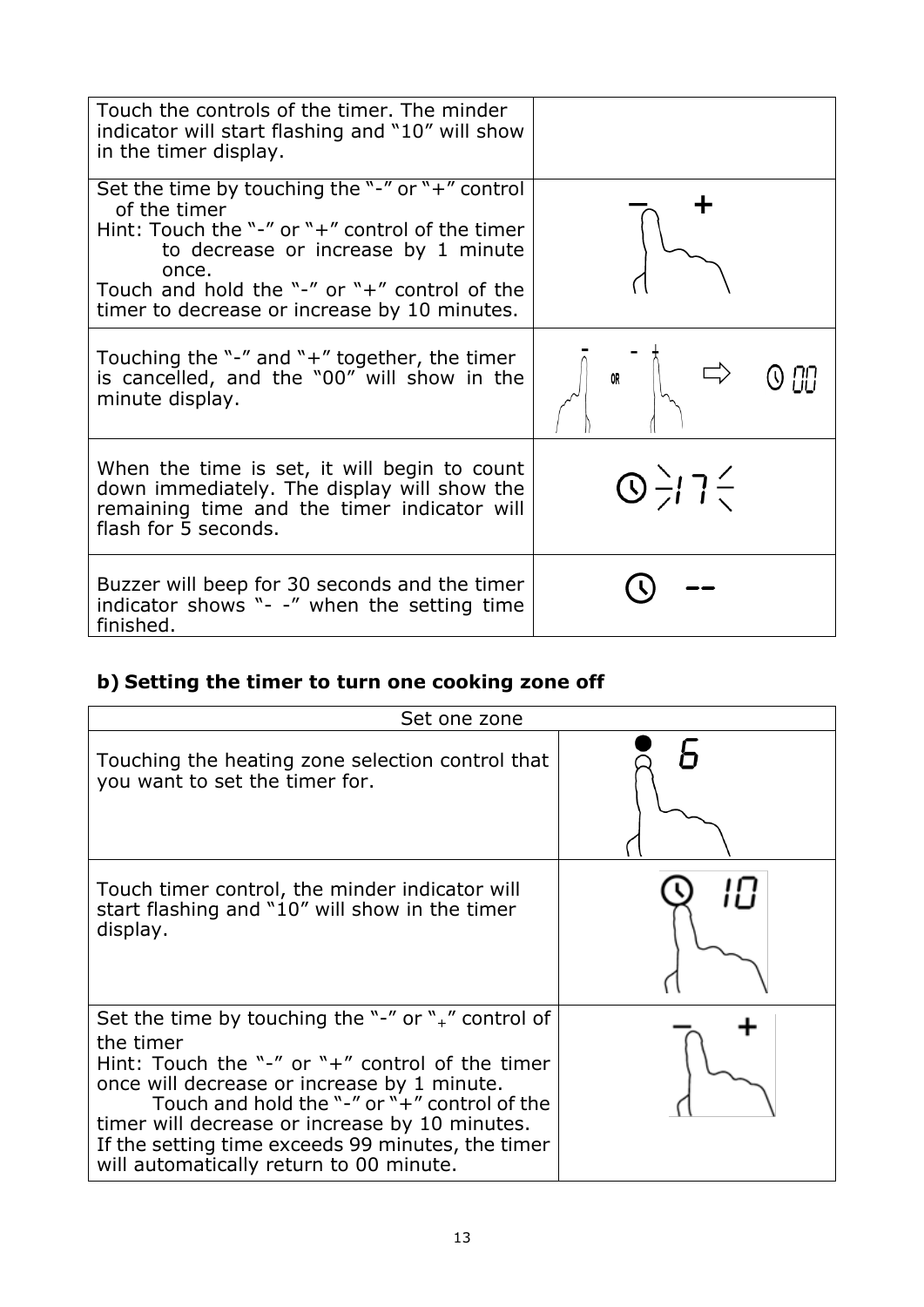| Touching the "-" and " $+$ " together, the timer is<br>cancelled, and the "00" will show in the minute<br>display.                                         | $\left \left.\begin{matrix} \sqrt{1} & \circ\circ\end{matrix}\right ^{-1}\right _{\mathcal{M}}\implies 0.00$ |
|------------------------------------------------------------------------------------------------------------------------------------------------------------|--------------------------------------------------------------------------------------------------------------|
| When the time is set, it will begin to count down<br>immediately. The display will show the remaining<br>time and the timer indicator flash for 5 seconds. | $\frac{1}{2}$<br>$\frac{1}{2}$<br>$\frac{2}{5}$<br>$\frac{5}{2}$                                             |
| NOTE: The red dot next to power level indicator<br>will illuminate indicating that zone is selected.                                                       |                                                                                                              |
| When cooking timer expires, the corresponding<br>cooking zone will be switch off automatically.                                                            |                                                                                                              |

Other cooking zone will keep operating if they are turned on previously.

#### <span id="page-12-0"></span>**3.3.5 Default working times**

Auto shut down is a safety protection function for your induction hob. It shut down automatically if ever you forget to turn off your cooking. The default working times for various power levels are shown in the below table:

| Power<br>Tevel                             |  |  |  |  |  |
|--------------------------------------------|--|--|--|--|--|
| .∿ afaultר<br>(hour)<br>timer<br>. workind |  |  |  |  |  |

When the pot is removed, the induction hob can stop heating immediately and the hob automatically switch off after 2 minutes.

People with a heart pace maker should consult with their doctor before  $\angle \Delta$  using this unit.

## <span id="page-12-1"></span>**4. Cooking Guidelines**

Take care when frying as the oil and fat heat up very quickly, particularly if you're using PowerBoost. At extremely high temperatures oil and fat will ignite spontaneously and this presents a serious fire risk.

### <span id="page-12-2"></span>**4.1 Cooking Tips**

- When food comes to the boil, reduce the temperature setting.
- Using a lid will reduce cooking times and save energy by retaining the heat.
- Minimize the amount of liquid or fat to reduce cooking times.
- Start cooking on a high setting and reduce the setting when the food has heated through.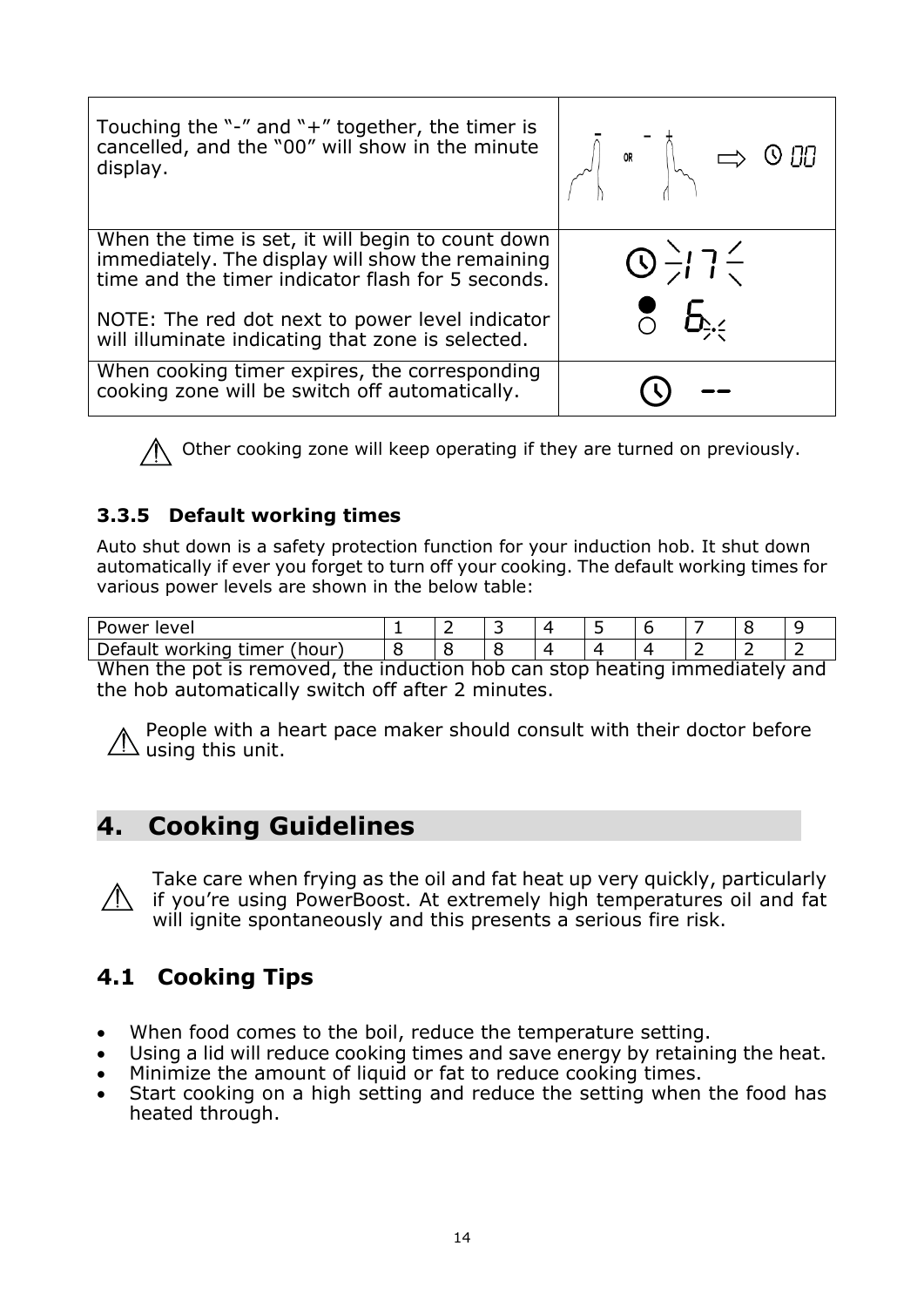## <span id="page-13-0"></span>**4.2 Detection of Small Articles**

When an unsuitable size or non-magnetic pan (e.g. aluminium), or some other small item (e.g. knife, fork, key) has been left on the hob, the hob automatically go on to standby in 1 minute. The fan will keep cooling down the induction hob for a further 1 minute.

### <span id="page-13-1"></span>**5. Heat Settings**

The settings below are guidelines only. The exact setting will depend on several factors, including your cookware and the amount you are cooking. Experiment with the induction hob to find the settings that best suit you.

| <b>Heat setting</b> | <b>Suitability</b>                                                                                                                               |
|---------------------|--------------------------------------------------------------------------------------------------------------------------------------------------|
| $1 - 2$             | • delicate warming for small amounts of food<br>• melting chocolate, butter, and foods that burn quickly<br>• gentle simmering<br>• slow warming |
| $3 - 4$             | $\bullet$ reheating<br>• rapid simmering<br>• cooking rice                                                                                       |
| $5 - 6$             | • pancakes                                                                                                                                       |
| $7 - 8$             | • sautéing<br>• cooking pasta                                                                                                                    |
| 9                   | • stir-frying<br>$\bullet$ searing<br>• bringing soup to the boil<br>• boiling water                                                             |

## <span id="page-13-2"></span>**6. Care and Cleaning**

| <b>What?</b><br>How? | Important! |
|----------------------|------------|
|----------------------|------------|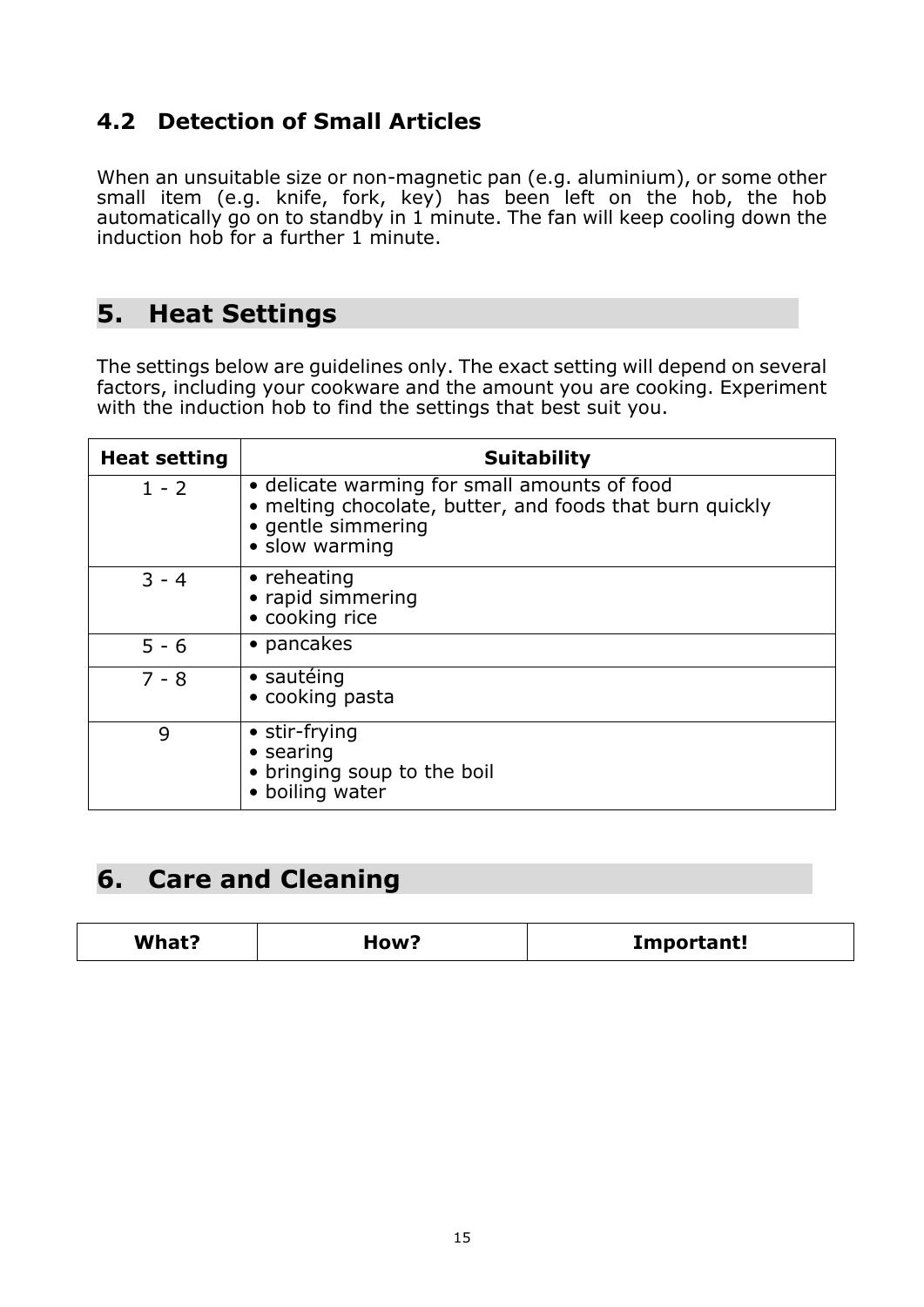| Everyday soiling<br>on glass<br>(fingerprints,<br>marks, stains left<br>by food or<br>non-sugary<br>spillovers on the<br>glass) | 1. Switch off the power<br>2. Apply a cooktop cleaner<br>while the glass is still<br>warm (but not hot!)<br>3. Rinse and wipe dry with<br>a clean cloth or paper<br>towel.<br>4. Switch on the power<br>again.                                                                                                                                                                                                                                           | • When the power is switched off,<br>there will be no 'hot surface'<br>indication but the cooking zone<br>may still be hot! Take extreme<br>care.<br>• Heavy-duty sponges, some<br>nylon sponges and abrasive<br>cleaning agents may scratch<br>the glass. Always read the label<br>to check if cleaner or sponges is<br>suitable.<br>• Never leave cleaning residue on<br>the cooktop: the glass may<br>become stained.    |
|---------------------------------------------------------------------------------------------------------------------------------|----------------------------------------------------------------------------------------------------------------------------------------------------------------------------------------------------------------------------------------------------------------------------------------------------------------------------------------------------------------------------------------------------------------------------------------------------------|-----------------------------------------------------------------------------------------------------------------------------------------------------------------------------------------------------------------------------------------------------------------------------------------------------------------------------------------------------------------------------------------------------------------------------|
| Boilovers, melts,<br>and hot sugary<br>spills on the glass                                                                      | Remove these immediately<br>with a fish slicer, palette<br>knife or razor blade scraper<br>suitable for Induction glass<br>cooktops, but beware of<br>hot cooking zone surfaces:<br>1. Switch off the main<br>power.<br>2. Hold the blade or utensil<br>at a 30° angle and<br>scrape the soiling or<br>spills.<br>3. Wipe the soiling or spill<br>with a cloth or paper<br>towel.<br>4. Follow steps 2 to 4 for<br>'Everyday soiling on<br>glass' above. | • Remove stains left by melts;<br>sugary food or spillovers as soon<br>as possible.<br>If left to cool on the glass,<br>$\bullet$<br>difficult<br>they may be<br>to to<br>remove or even permanently<br>damage the glass surface.<br>• Cut hazard: Take extra care<br>when using any blade or sharp<br>knifes in scraping. Sharp edges<br>may be dangerous.<br>Always<br>store safely and keep out of reach<br>by children. |
| Spillovers on the<br>touch controls                                                                                             | 1. Switch off the power.<br>2. Soak up the spill<br>3. Wipe the touch control<br>area with a clean damp<br>sponge or cloth.<br>4. Wipe dry the area with a<br>paper towel.<br>5. Switch on the power<br>again.                                                                                                                                                                                                                                           | • The cooktop may beep and turn<br>itself off, and the touch controls<br>may not function while there is<br>liquid on them.<br>Make sure you wipe the touch<br>control area dry before turning<br>the cooktop back on.                                                                                                                                                                                                      |

# <span id="page-14-0"></span>**7. Hints and Tips**

| <b>Problem</b> | <b>Possible causes</b> | What to do |
|----------------|------------------------|------------|
|                |                        |            |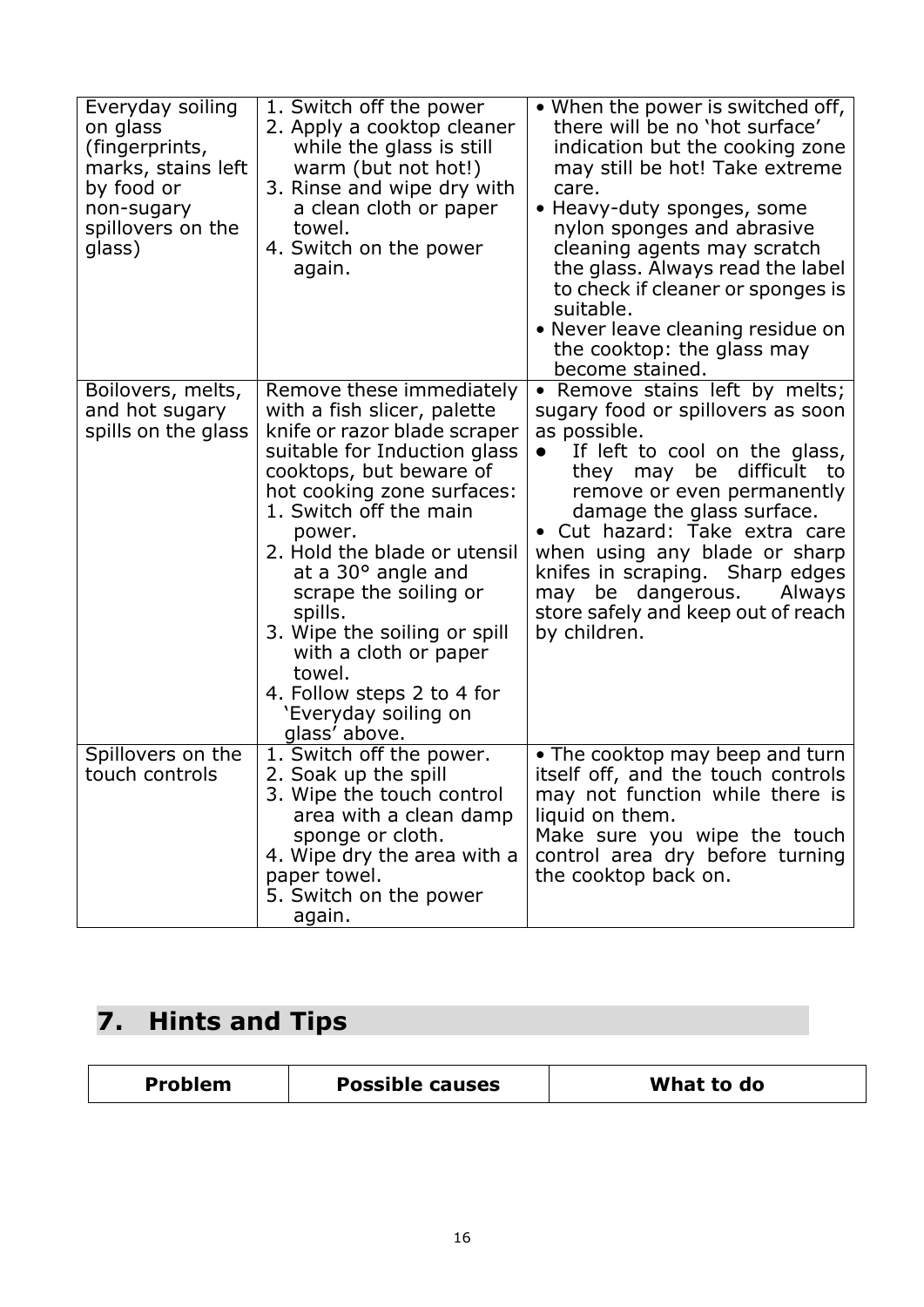| The induction hob      | No power.                                       | Make sure the induction hob is                                   |
|------------------------|-------------------------------------------------|------------------------------------------------------------------|
| cannot<br>be turned    |                                                 | connected to the power supply                                    |
| on.                    |                                                 | and that it is switched on.                                      |
|                        |                                                 | Check whether there is a power                                   |
|                        |                                                 | supply in your home or area. If<br>you've checked everything and |
|                        |                                                 | the problem persists, please call                                |
|                        |                                                 | Customer Service Hotline.                                        |
| The touch controls     | The controls are locked.                        | Unlock the controls. See section                                 |
| are not responding.    |                                                 | 'Using your induction cooktop'                                   |
|                        |                                                 | for instructions.                                                |
| The touch controls     | There may be a slight film                      | Make sure the touch control                                      |
| difficult<br>to<br>are | of water over the controls                      | area is dry and use the ball of                                  |
| operate.               | or you may be using the                         | your finger when touching the                                    |
|                        | tip of your finger when                         | controls.                                                        |
|                        | touching the<br>controls.                       |                                                                  |
| The glass is being     | <b>Use</b><br>of<br>rough-edged                 | Use cookware with<br>flat and                                    |
| scratched.             | abrasive<br>cookware;                           | See<br>'Choosing<br>smooth bases.                                |
|                        | scourer<br>cleaning<br>or                       | the right cookware'.                                             |
|                        | products<br>the<br>be<br>may                    |                                                                  |
|                        | cause.                                          | See 'Care and cleaning'.                                         |
| Some pans make         | This may be caused by the                       | This is normal for cookware and                                  |
| crackling or clicking  | of<br>construction<br>your                      | does not indicate a fault.                                       |
| noises.                | cookware<br>(layers)<br>of                      |                                                                  |
|                        | different metals vibrating                      |                                                                  |
| The induction hob      | differently).<br>This is caused<br>by the       | This is normal, but the noise                                    |
| makes<br>low<br>a      | technology of induction                         | should<br>be<br>lower<br>down<br><b>or</b>                       |
| humming<br>noise       | cooking.                                        | disappear completely when you                                    |
| when used on high      |                                                 | decrease the heat setting.                                       |
| power setting.         |                                                 |                                                                  |
| Fan noise coming       |                                                 | A cooling fan built into   This is normal and no action is       |
| from the induction     | your induction hob is on to                     | required. Do not switch the                                      |
| hob.                   | the electronic<br>prevent                       | main power off while the fan is                                  |
|                        | from<br>parts<br>spare<br>overheating.          | running.                                                         |
|                        | It<br>may<br>continue to run even after         |                                                                  |
|                        | the induction hob is off                        |                                                                  |
| Cookware<br>is<br>not  | The induction hob cannot                        | suitable<br>cookware<br>Use<br>for                               |
| being heat up while    | the<br>detect<br>cookware                       | induction cooking. See section                                   |
| display lights up.     | it<br>not<br>because<br>is                      | 'Choosing the right cookware'.                                   |
|                        | compatible with induction                       |                                                                  |
|                        | cooking.                                        | Always put the cookware in the                                   |
|                        |                                                 | center of zone and make sure                                     |
|                        | The cookware is too small                       | that it matches the size of the                                  |
|                        | for the cooking zone or<br>not properly placed. | cooking zone.                                                    |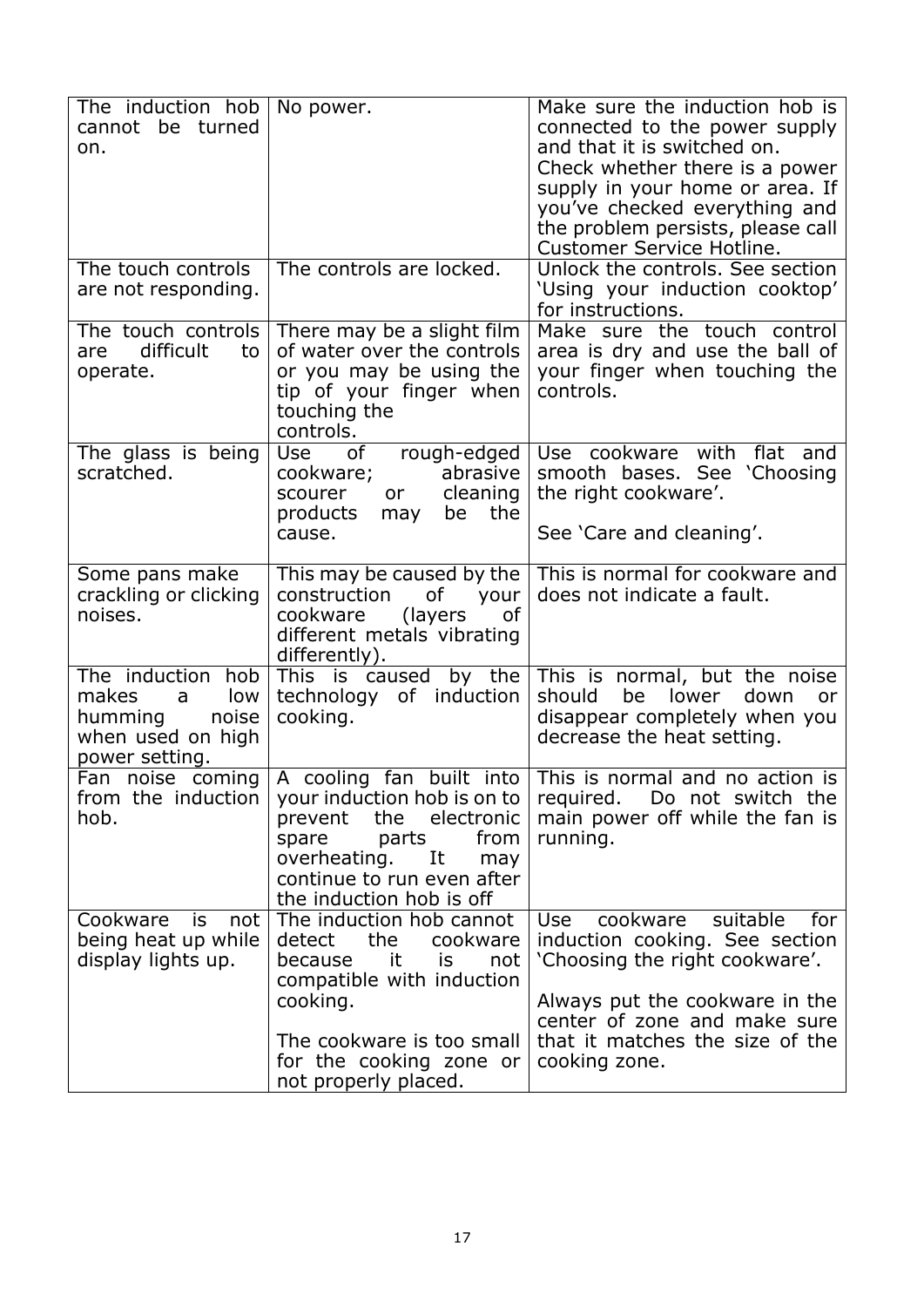| The induction hob Technical fault.<br>or a cooking zone<br>has turned itself off<br>unexpectedly,<br>a<br>tone sounds and an<br>error code<br><b>is</b><br>displayed (typically<br>alternating with<br>one or two digits in<br>the cooking timer<br>display). |  | Please note down the error<br>letters and numbers, switch<br>the main power off and contact<br>customer service. |
|---------------------------------------------------------------------------------------------------------------------------------------------------------------------------------------------------------------------------------------------------------------|--|------------------------------------------------------------------------------------------------------------------|
|---------------------------------------------------------------------------------------------------------------------------------------------------------------------------------------------------------------------------------------------------------------|--|------------------------------------------------------------------------------------------------------------------|

# <span id="page-16-0"></span>**8. Failure Display and Inspection**

The induction hob is equipped with a self-diagnostic function. With this test the technician is able to check the function of several components without disassembling or dismounting the hob from the working surface.

 $\triangle$  Please do not disassemble the unit by yourself to avoid any dangers and damages to the induction hob.

#### **Troubleshooting**

1) Failure code occur during customer using & Solution;

| <b>Failure</b><br>code | <b>Problem</b>                                                                                | <b>Solution</b>                                                                                                        |  |  |
|------------------------|-----------------------------------------------------------------------------------------------|------------------------------------------------------------------------------------------------------------------------|--|--|
|                        | <b>Auto-Recovery</b>                                                                          |                                                                                                                        |  |  |
| E <sub>1</sub>         | Supply voltage is above the<br>rated voltage.                                                 | Please inspect whether power<br>supply is normal.                                                                      |  |  |
| E2                     | Supply voltage is below the<br>rated voltage.                                                 | Power on after the power<br>supply is normal.                                                                          |  |  |
| E <sub>3</sub>         | High temperature of ceramic<br>plate sensor $. (1#)$                                          | Wait for the temperature of<br>ceramic plate return to normal.                                                         |  |  |
| E <sub>4</sub>         | High temperature of ceramic<br>plate sensor. (2#)                                             | Touch "ON/OFF" button to<br>restart unit.                                                                              |  |  |
| E <sub>5</sub>         | High temperature of IGBT $(1#)$                                                               | Wait for the temperature of<br>IGBT return to normal.                                                                  |  |  |
| E <sub>6</sub>         | High temperature of IGBT. $(2#)$                                                              | Touch "ON/OFF" button to<br>restart unit.<br>Check whether the fan runs<br>smoothly; if not, call customer<br>service. |  |  |
|                        | <b>No Auto-Recovery</b>                                                                       |                                                                                                                        |  |  |
| F3/F6                  | Ceramic plate temperature<br>sensor failure- - short circuit.<br>(F3 for $1#$ , F6 for $2#$ ) | Stop using the induction hob,<br>switch off the main power and<br>contact Customer Service.                            |  |  |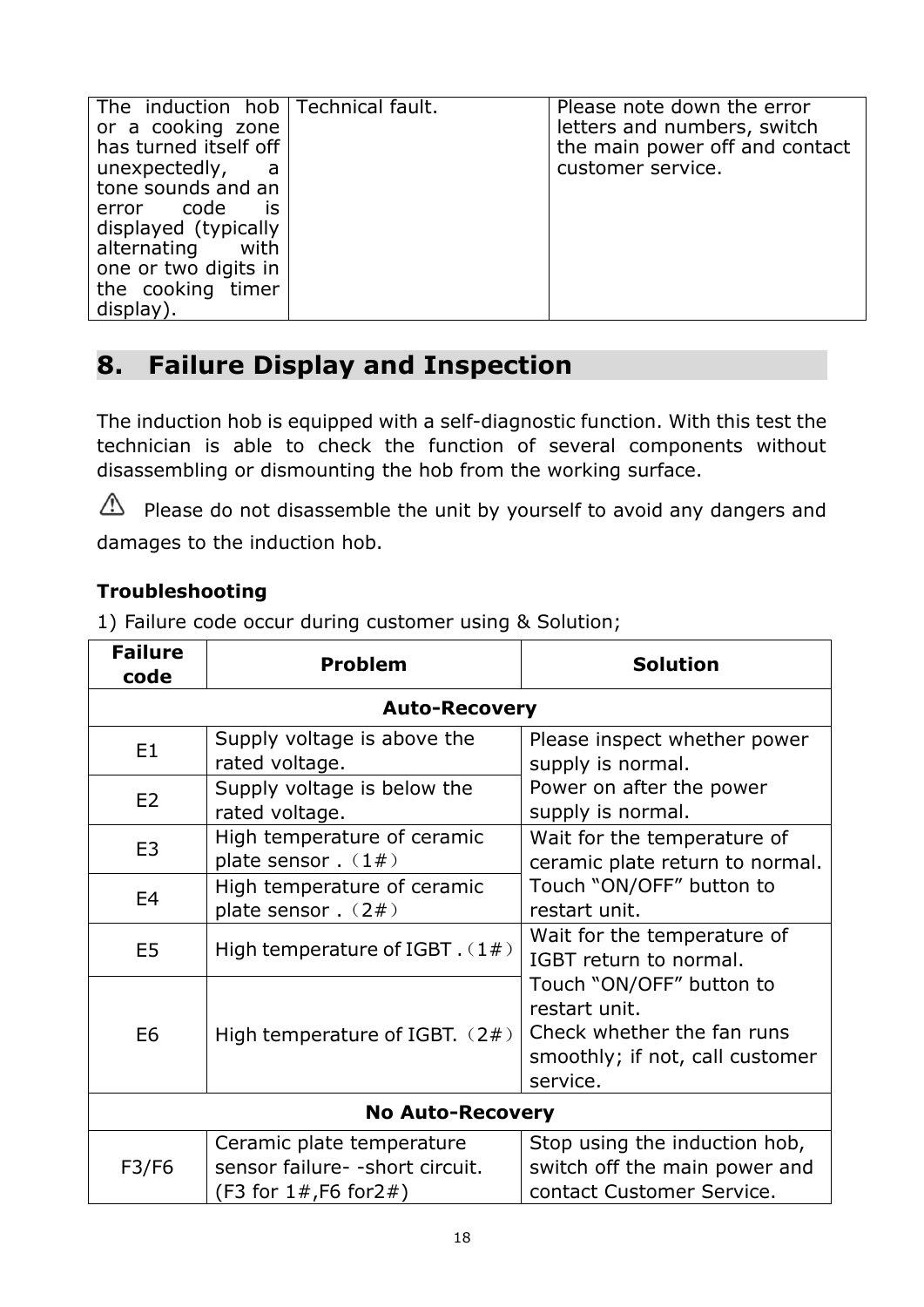| F4/F7  | Ceramic plate temperature<br>sensor failure--open circuit. (F4<br>for $1#$ , F7 for $2#$ ) |                                                            |
|--------|--------------------------------------------------------------------------------------------|------------------------------------------------------------|
| F5/F8  | Ceramic plate temperature<br>sensor failure-invalid. (F5 for<br>1#,F8 for2#)               |                                                            |
| F9/FA  | Temperature sensor of the IGBT<br>failure. (short circuit/open<br>circuit for $1#$ )       | Stop using the induction hob,                              |
| FC /FD | Temperature sensor of the IGBT<br>failure. (short circuit/open<br>circuit for $2#$ )       | switch off the main power and<br>contact Customer Service. |

2) Specific Failure & Solution

| <b>Failure</b>                                                            | <b>Problem</b>                               | <b>Solution A</b>                                                                                  | <b>Remarks</b>                                                                               |
|---------------------------------------------------------------------------|----------------------------------------------|----------------------------------------------------------------------------------------------------|----------------------------------------------------------------------------------------------|
| The LED does not<br>come on when unit<br>is plugged in.                   | No power<br>supplied.                        | Check the power<br>supply to the unit.                                                             | If still not<br>working, call<br>Customer<br>Service.                                        |
| Some buttons can't<br>work, or the LED<br>display is not<br>normal.       | The display board<br>is damaged.             | Stop using the induction hob, switch<br>off the main power and contact<br><b>Customer Service.</b> |                                                                                              |
| The Cooking Mode<br>Indicator comes on,<br>but heating does not<br>start. | High temperature<br>of the hob.              | Ambient<br>temperature may<br>be too high. Air<br>Intake or Air Vent<br>may be blocked.            | Check if the air<br>ventilation is<br>being blocked.<br>If not, call<br>Customer<br>Service. |
|                                                                           | There is<br>something wrong<br>with the fan. | Stop using the induction hob, switch<br>off the main power and contact<br><b>Customer Service.</b> |                                                                                              |
|                                                                           | The power board<br>is damaged.               |                                                                                                    |                                                                                              |

| Heating stopped<br>suddenly during<br>operation and the<br>display flashes $\sqrt[n]{u''}$ . | Cookware is not<br>compatible with<br>induction cooking.<br>Cookware<br>diameter is too<br>small. | Use a proper<br>cookware (refer to<br>the instruction<br>manual.)                                                | If problem still<br>exist, stop<br>using the<br>induction hob,<br>switch off the<br>main power |
|----------------------------------------------------------------------------------------------|---------------------------------------------------------------------------------------------------|------------------------------------------------------------------------------------------------------------------|------------------------------------------------------------------------------------------------|
|                                                                                              | Induction hob is<br>overheated                                                                    | The hob is<br>overheated. Wait<br>for temperature to<br>return to normal.<br>Touch "ON/OFF"<br>button to restart | and contact<br>Customer<br>Service.                                                            |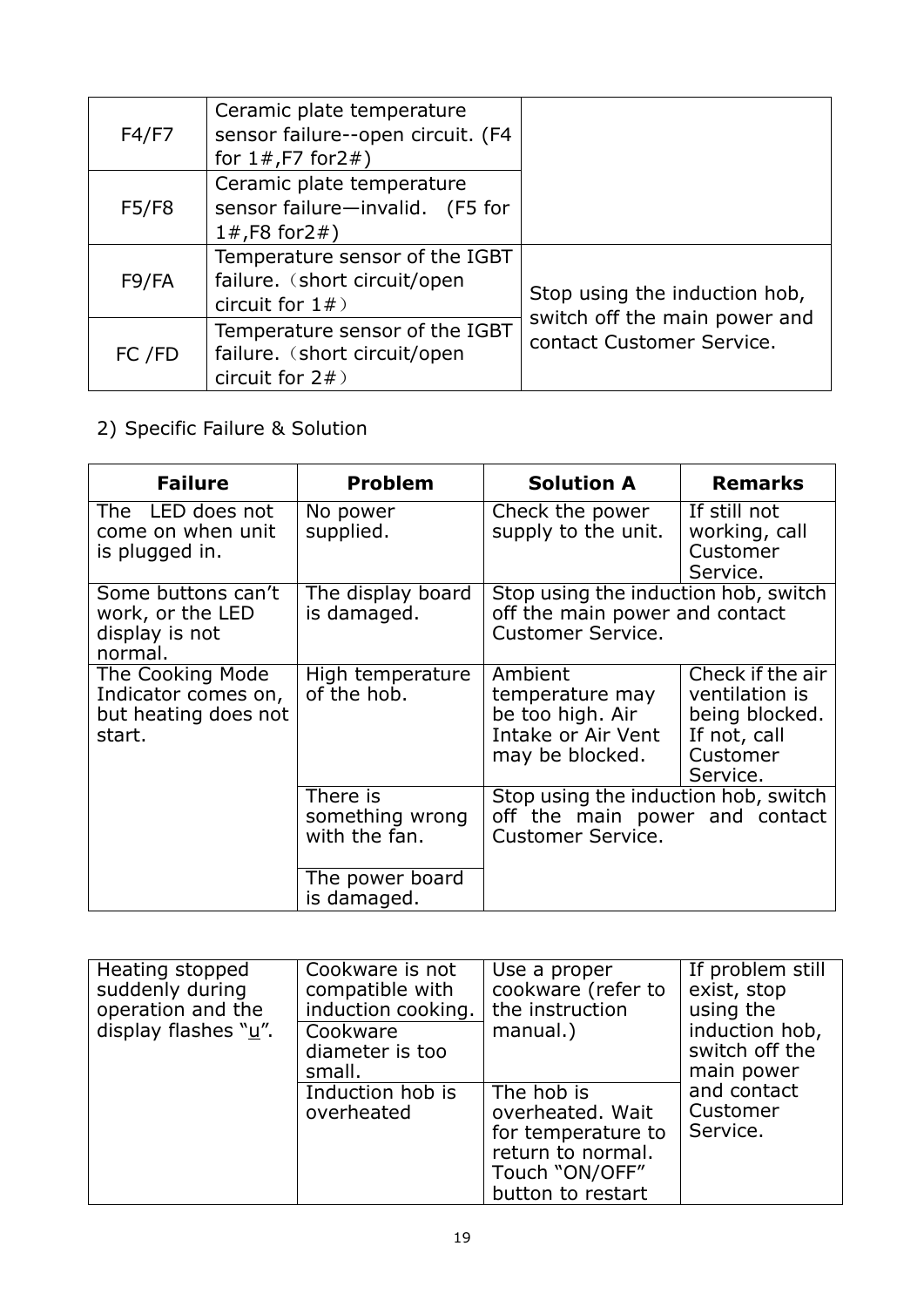|                                                                                                          |                                                                                                                                                               | unit.                                                                                              |  |
|----------------------------------------------------------------------------------------------------------|---------------------------------------------------------------------------------------------------------------------------------------------------------------|----------------------------------------------------------------------------------------------------|--|
| Heating zones of the<br>same side (Such as<br>the first and the<br>second zone) would<br>display $"u"$ . | The power board<br>and the display<br>board connected<br>failure;<br>The display board<br>of communicate<br>part is damaged.<br>The Main board is<br>damaged. | Stop using the induction hob, switch<br>off the main power and contact<br>Customer Service.        |  |
| Fan motor sounds<br>abnormal.                                                                            | The fan motor is<br>damaged.                                                                                                                                  | Stop using the induction hob, switch<br>off the main power and contact<br><b>Customer Service.</b> |  |

The above are the judgment and inspection of common failures. The final cause is subject to further inspection by authorized Technician.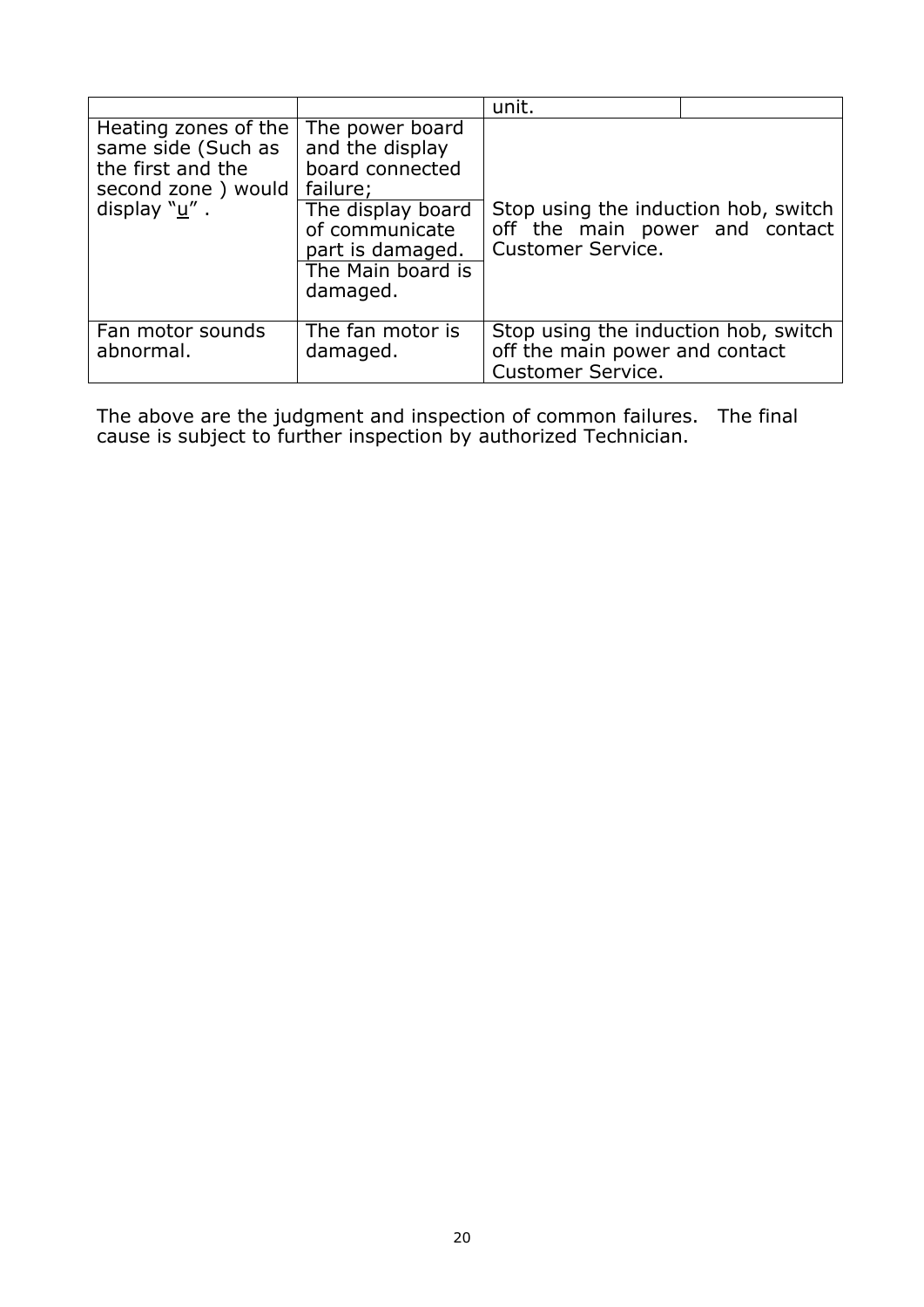# <span id="page-19-0"></span>**9. Installation**

### <span id="page-19-1"></span>**9.1 Selection of installation equipment**

Cut out the work surface according to the sizes shown in the drawing.

For the purpose of installation and use, a minimum of 5 cm clearance around the cutout should be provided.

Be sure the thickness of the work surface is at least 30mm. Please select heat-resistant work surface material to avoid larger deformation caused by the heat radiation from the induction hob. As shown below:



| A(mm)         | B/mm          | C(mm)         | D(mm)         | E/mm          | F(mm)         |
|---------------|---------------|---------------|---------------|---------------|---------------|
| $268 + 4 - 0$ | $500 + 4 - 0$ | <b>Min 50</b> | <b>Min 50</b> | <b>Min 50</b> | <b>Min 50</b> |

Under any circumstances, make sure the Induction cooker hob is well ventilated and the air inlet and outlet are not blocked. Ensure the Induction hob is in good work state. As shown below



Note: The safety distance between the hotplate and the cupboard above the  $\sqrt{N}$  hotplate should be at least 760mm.



| A(mm) | B(mm)         | C(mm)         |            |                |
|-------|---------------|---------------|------------|----------------|
| 760   | <b>Min 50</b> | <b>Min 30</b> | Air intake | Air exit 10 mm |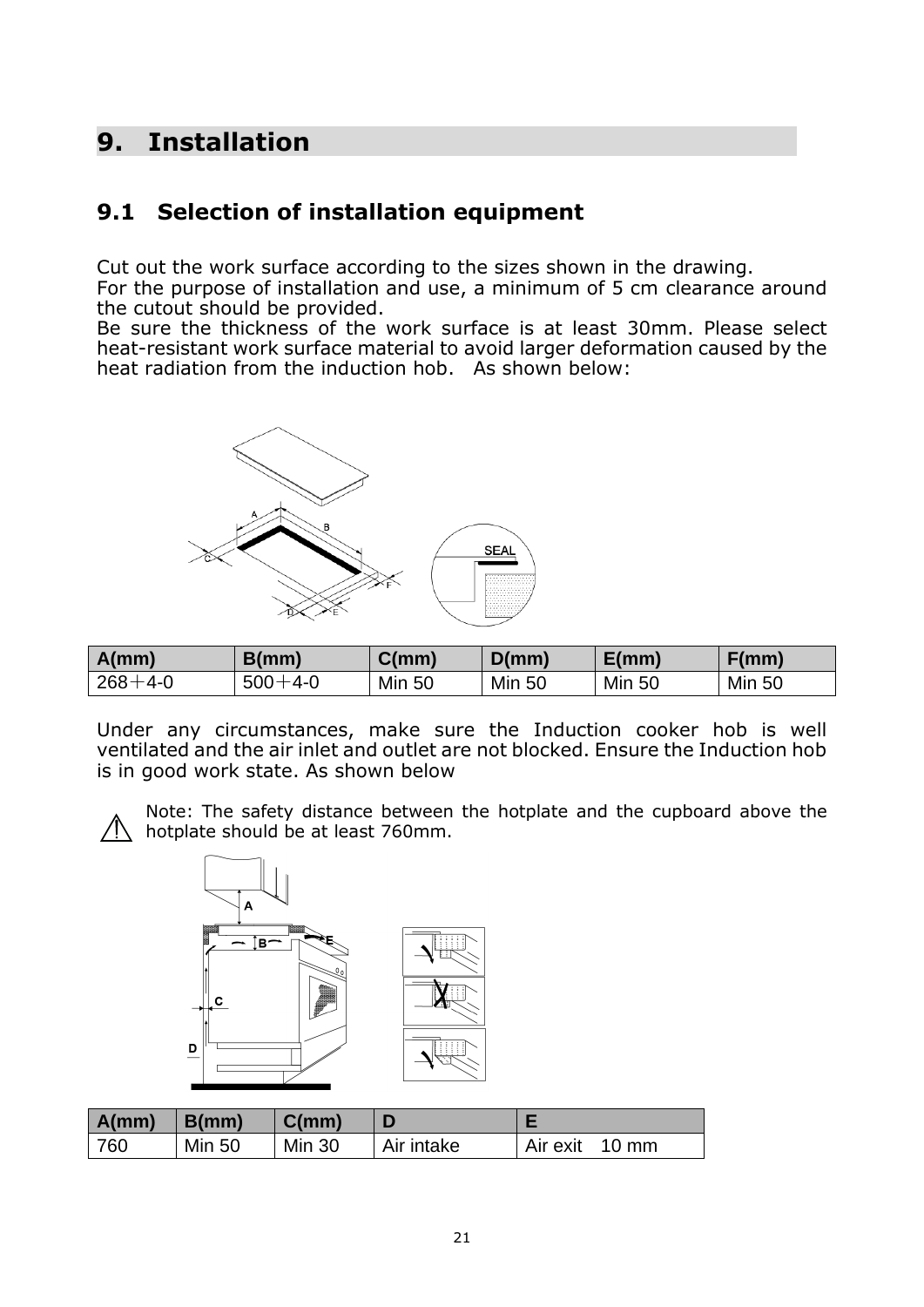### <span id="page-20-0"></span>**9.2 Before installing the hob, make sure that**

- The work surface is square and level, and no structural members interfere with space requirements.
- The work surface is made of a heat-resistant material.

• If the hob is installed above an oven, the oven should have an internal cooling fan.

- The installation will comply with all clearance requirements and applicable standards and regulations.
- A suitable independent switch providing full disconnection from the mains power supply is incorporated in the permanent wiring, mounted and positioned to comply with the local wiring rules and regulations. The independent switch must be an approved type and provide a 3 mm air

gap contact separation in all poles (or in all active [phase] conductors if the local wiring rules allow for this variation of the requirements).

- The independent switch will be easily accessible to the customer with the hob installed.
- Please consult local building authorities and by-laws if in doubt regarding installation.
- Please use heat-resistant and easy-to-clean finishes (such as ceramic tiles) for the wall surfaces surrounding the hob.

# <span id="page-20-1"></span>**9.3 After installing the hob, make sure that**

- The power supply cable is not accessible through cupboard doors or drawers.
- There is adequate flow of fresh air from outside the cabinet to the base of the hob.
- If the hob is installed above a drawer or cupboard space, a thermal protection barrier is installed below the base of the hob.
- The independent switch is easily accessible by the customer.

## <span id="page-20-2"></span>**9.4 Before locating the fixing brackets**

The unit should be placed on a stable, smooth surface (use the packaging). Do not apply force onto the controls protruding from the hob.

### <span id="page-20-3"></span>**9.5 Adjusting the bracket position**

Fix the hob on the work surface by screw 4 brackets on the bottom of hob (see picture) after installation.

Adjust the bracket position to suit for different table top thickness.

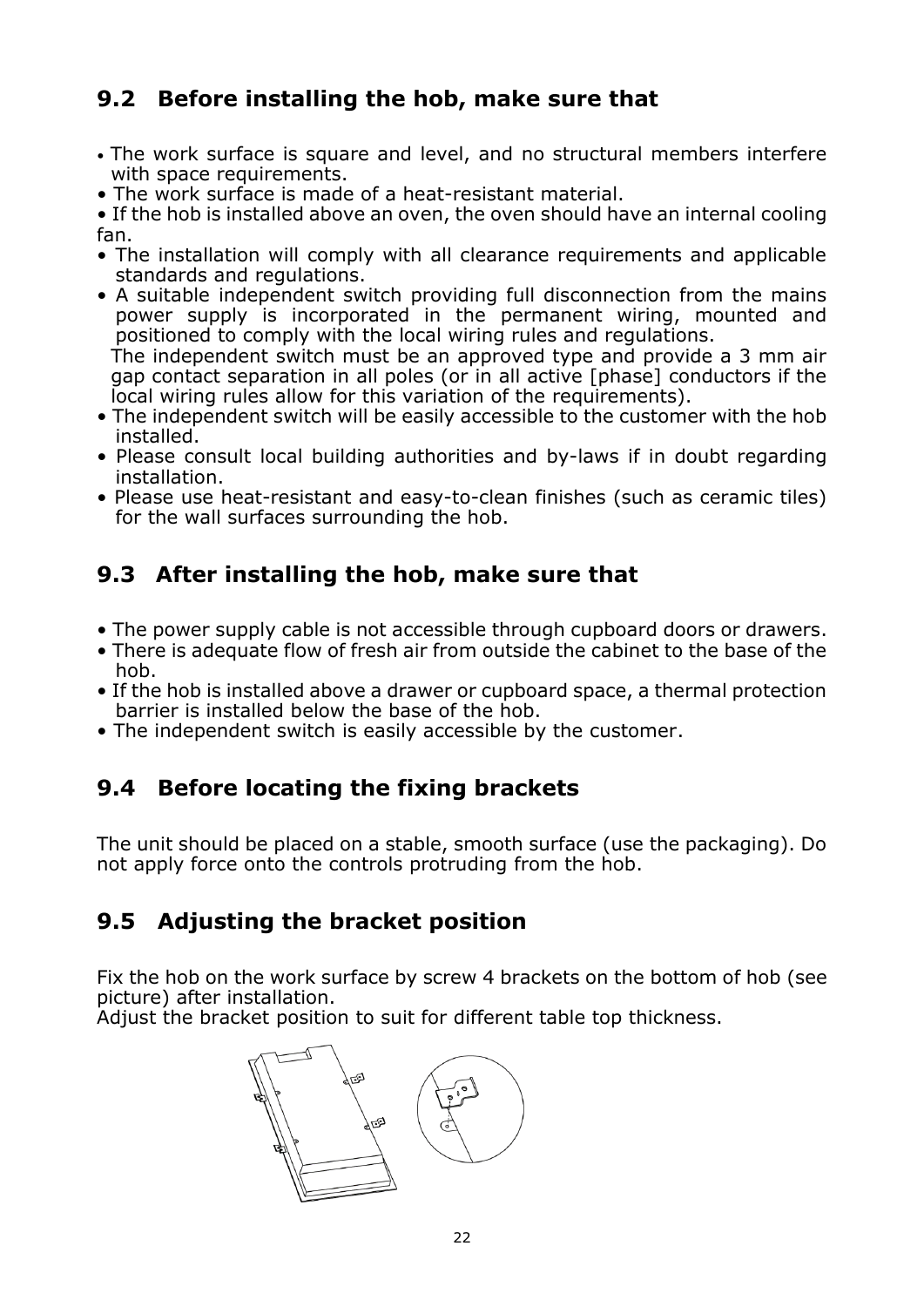# <span id="page-21-0"></span>**9.6 Cautions**

- 1. The induction hob must be installed by qualified personnel or technicians. Please never conduct the operation by yourself.
- 2. The hob must not be installed directly above a dishwasher, fridge, freezer, washing machine or clothes dryer, as the humidity may damage the hob electronics
- 3. The induction hob shall be installed such that better heat radiation can be ensured to enhance its reliability.

4. The wall and induced heating zone above the table surface shall withstand heat.

5. To avoid any damage, the sandwich layer and adhesive must be resistant to heat.

### <span id="page-21-1"></span>**9.7 Connecting the hob to the mains power supply**

This hob must be connected to the main power supply only by a qualified  $\triangle$  person or technician.

Before connecting the hob to the main power supply, check that:

- 1. The domestic wiring system is suitable for the power drawn by the hob.
- 2. The voltage corresponds to the value given in the rating plate
- 3. The power supply cable sections can withstand the load specified on the rating plate.

To connect the hob to the main power supply, do not use adapters, reducers, or extension devices, as they can cause overheating and fire.

The power supply cable must not touch any hot parts and must be positioned so that its temperature will not exceed 75˚C at any point.



Check with an electrician whether the domestic wiring system is suitable without alterations.

Any alterations must only be made by a qualified electrician.

The power supply should be connected in compliance with the relevant standard, or a single-pole circuit breaker. The method of connection is shown below.